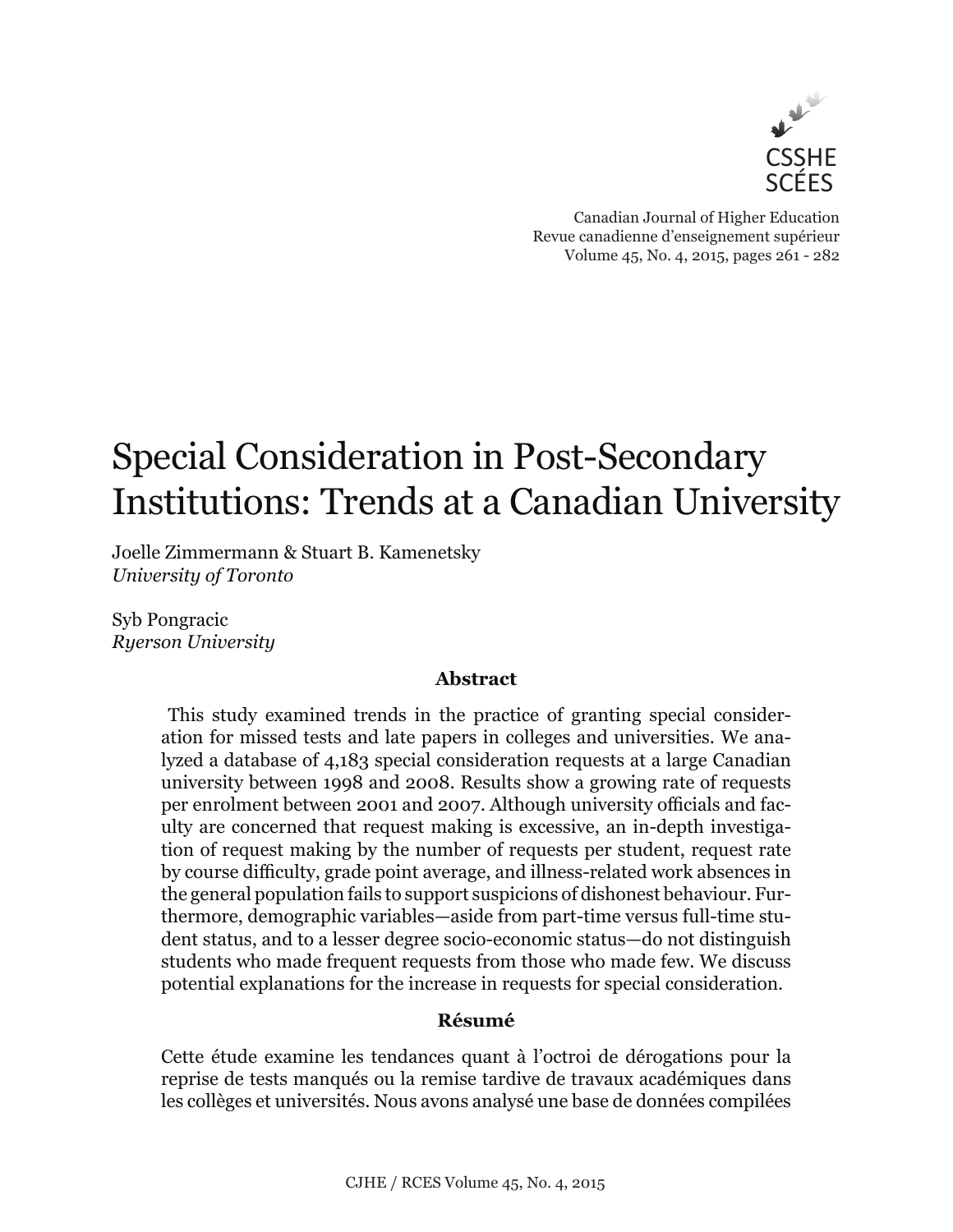entre 1998 et 2008 contenant 4 183 demandes de dérogation provenant d'une grande université canadienne. Les résultats montrent une augmentation du taux de demandes de dérogation par inscription entre 2001 et 2007. Bien que les autorités universitaires et les membres de facultés s'inquiètent que les demandes de dérogation soient excessives, une analyse poussée du nombre de requêtes par étudiant, du taux de requêtes en fonction du niveau de difficulté des cours, de la moyenne cumulative de l'étudiant, et des absences au travail liées aux conditions de santé dans la population générale ne soutient pas l'hypothèse d'un comportement malhonnête. Par ailleurs, mis à part l'opposition des statuts d'étudiants à temps partiel et à temps plein, ainsi que, dans une moindre mesure, le statut socio-économique, les variables démographiques ne permettent pas de distinguer les étudiants qui font de multiples requêtes de ceux qui en font moins. Nous discutons des potentialités expliquant l'augmentation des demandes de dérogations.

## **Special Consideration Policies and Procedures**

Special consideration refers to the adaptation of a grading process because of circumstances beyond a student's control that negatively affect his or her academic performance. This practice is common in secondary and post-secondary institutions and is intended to maintain fairness in evaluation without creating an advantage to the affected student (Rodeiro, 2010). The criteria for granting special consideration vary by university but for the most part include either a documented medical condition or evidence of temporary disability or bereavement (de Lambert & Williams, 2006). Other reasons may include accidentally missed tests, automobile accidents, religious observances, and participation in mandatory activities such as military service. One study conducted at an Australian university found that the majority of requests resulting in alternative scheduling of missed tests or examinations were due to illness or physical injury (Croucher, 1995). If granted, special consideration includes a variety of practices such as extending deadlines for papers, reducing penalties for late assignments, allowing students to write makeup tests or examinations at a later date, or adjusting grades (Rodeiro, 2010).

Students are typically required to provide evidence or documentation to verify the condition meriting special consideration (Croucher, 1995). If the condition is medical in nature, this often includes a doctor's note dated on the day of the missed test to be submitted along with the special consideration application. For example, at the University of Toronto (Mississauga), a major North American university, the special consideration process is as follows: On the day of a missed assessment, students must first declare their absence online and then submit the request for special consideration to the department concerned. Evidence that a physician was consulted within a day of the illness must also be provided, using a university medical form. The medical note must indicate that the student was unable to take the test on the examination date for medical reasons. Requests are handled by the department. If the department considers the case worthy of special consideration, a makeup test, if required, will take place within two weeks of the missed test (University of Toronto Mississauga, 2011).

Post-secondary institutions differ from secondary schools in their policies and procedures for requesting and granting special consideration. For instance, Rodeiro (2010)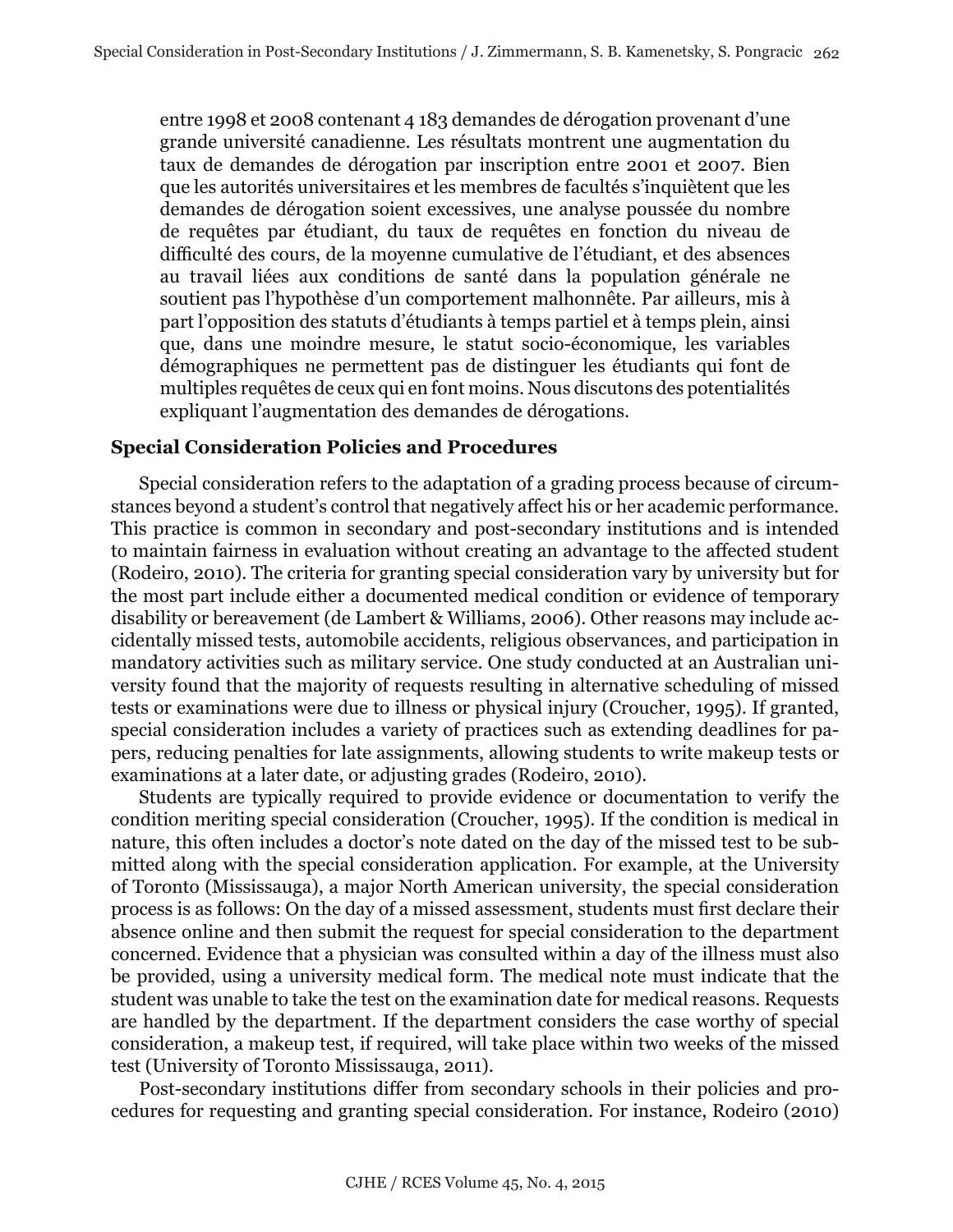reported that in British secondary schools, the school submits special consideration requests to a national awarding body that is responsible for dealing with post-examination adjustment of grades. Thus, special consideration requests cannot be submitted directly by parents or students, and the school plays a primary role in the process. Canadian secondary schools do not deal with special consideration requests through an awarding body, however, and in this regard are more similar to post-secondary institutions. In post-secondary institutions, such as the one examined by Croucher (1995), where it is normally the student's responsibility to submit a request, policies and procedures tend to be less flexible and in most cases require official documentation such as a medical note.

The governing body in charge of reviewing and granting special consideration varies by university. Often, university-wide guidelines for special consideration requests have been developed to standardize this process in order to ensure fair treatment across academic departments and among students. In other cases, individual departments are entirely responsible for such decision making (Croucher, 1995). Exceptions are handled on an individual basis, and decision making may extend beyond departmental or institutional guidelines. For example, a student may informally ask a professor for another opportunity to take a missed test or permission to submit a late paper without penalty, perhaps to boost a borderline grade (de Lambert & Williams, 2006). Differential implementation of rules by teaching staff for a diverse student body with varying circumstances and special needs emphasizes the lack of standardization in the process and the need for further research in the field. Thompson, Phillips, and De Lange (2006) proposed the following key decision-making principles to guide the granting of special consideration by post-secondary institutions: The burden of proof is on the applicant; an expert must provide proof of the student's disadvantage and the length of time that the disadvantage may affect the student's academic performance; the expert must be credible; and the final decision to grant special consideration must be reasonable.

## **Trends in Special Consideration**

Administrators, policy makers, and academics are increasingly concerned about the perceived rise in requests for special consideration that cannot be explained by adjusting for larger student enrolments (Rodeiro, 2010). Croucher (1995) reported a sharp increase in the number of special consideration requests at Macquarie University in Sydney, Australia, between 1979 and 1993, greater than the rise in student enrolment. Rodeiro (2010) reported similar findings among British high school students between 2000 and 2009. Although a direct comparison of these two studies is difficult given the varying systems that govern secondary and post-secondary institutions, and different student demographic samples (including motivational and attitudinal factors among students), these studies still underscore a concerning trend in academia. Further, aside from these two known studies that have examined this trend empirically, the growing concern is often based on anecdotal evidence. Rodeiro (2010) suggests that the increase in requests may be due to three factors: students being more informed about the conditions under which they are eligible for special consideration; awarding bodies being more inclusive in meeting the needs of disadvantaged students; and students having ulterior (i.e., dishonest) motivations for requesting special consideration.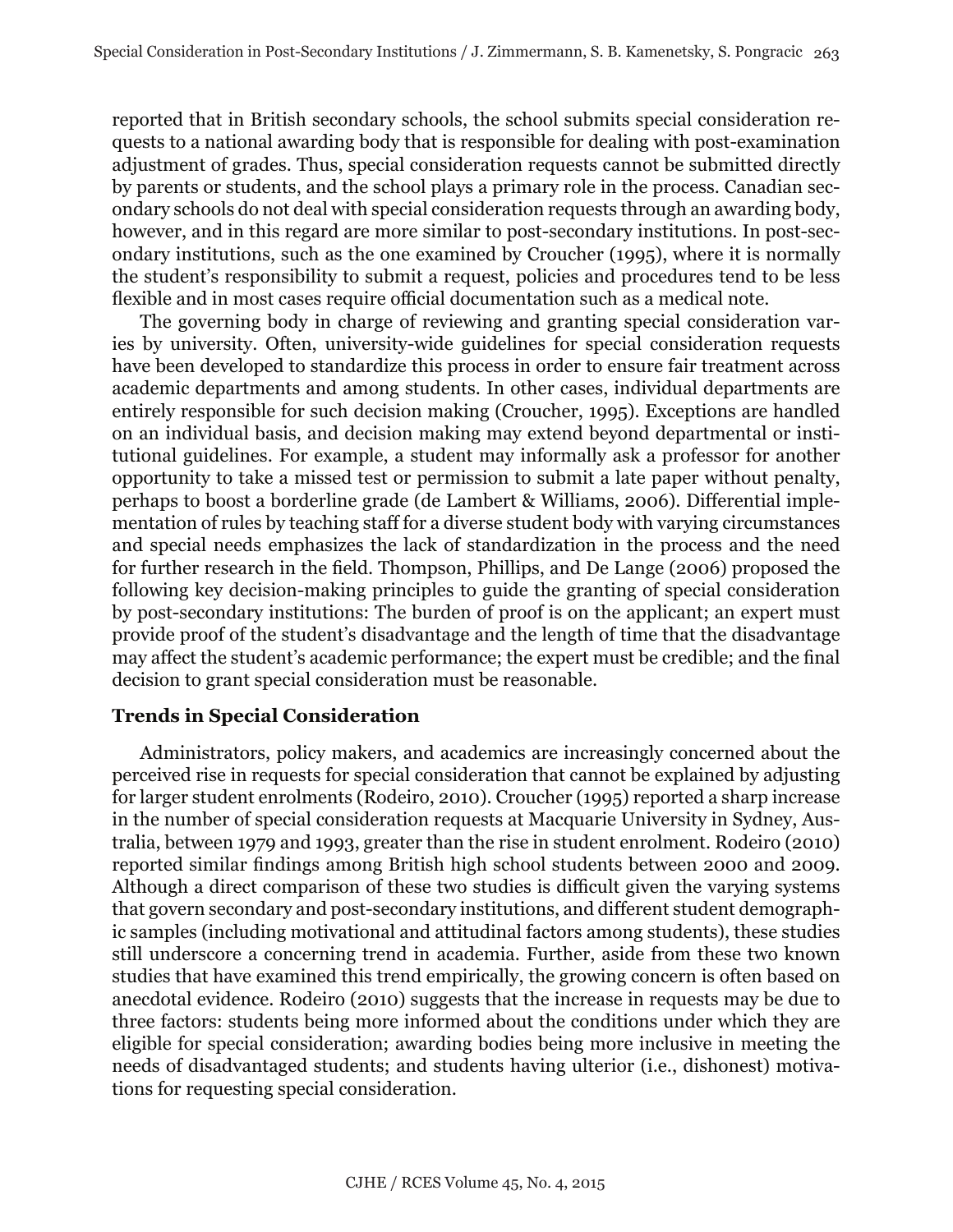University administrators respond to changes in special consideration trends by amending policy. In the mid-1990s, some Australian universities prohibited one-day absences that occurred on the day of a test from being given special consideration (Croucher, 1995). This policy was successful in decreasing anecdotal reports of special consideration requests that were difficult to verify. Similarly, some Canadian universities have tried to limit the number of requests a student can make per term or the number of requests that can be made for late submission of mid-term papers and assignments (McMaster University, 2008). Although such measures are intended to reduce disingenuous requests, they may also be unfair to students who have chronic health conditions or personal difficulties that warrant repeated requests for special consideration.

## **Demographic Factors**

Various demographic factors may affect and/or predict students' request-making behaviour. Younger students (under 30) who are female, studying full-time, international, in a quantitative rather than qualitative field, and academically weaker are more likely to request special consideration (Croucher, 1995; Rodeiro, 2010). The correlation between the rate of requests per enrolment and certain demographic factors, such as gender, has been shown to be quite strong (Croucher, 1995). Female students tend to cite health issues as the reason for skipping class in university more frequently than male students (Gump, 2004), a fact that may explain the higher overall rate of request making among females. The request rate of students under 30 was found to be twice as high as that of students over 30 (Canada, House of Commons, Standing Committee on Health, 2012). This is contrary to the expectation that the oldest cohort of students (over 60) would have the greatest number of requests because of a higher prevalence of chronic medical problems. Motivations for request making may also differ by age and/or school year. For instance, students in higher years of university are more likely than first-year students and sophomores to provide more trivial reasons for skipping class, such as inclement weather (Gump, 2004). Socio-economic status may also affect request making. Several studies have highlighted the association between family income and participation in university education. One study found that youth with parental income below \$25,000 were less than half as likely to have a university education as their peers with a family income over \$100,000 (Drolet, 2005). Statistics Canada's Youth in Transition Survey reported that youth from high-income families have 50% university participation rates, compared with only 31% for youth from low-income families (Finnie, Mueller, Sweetman, & Usher, 2010). Thus, it is possible that students from lower socio-economic backgrounds face greater financial and personal challenges that may limit their ability to keep up with academic responsibilities, and consequently these students may rely on special consideration requests as a method of coping. When investigating request making by socio-economic status, however, it is important to consider that a smaller proportion of these students attend university to begin with.

## **Concerns Regarding Special Consideration**

Much evidence exists to suggest that fraudulent behaviour at post-secondary institutions is on the rise, with some studies reporting as many as 50% to 90% of students having engaged in academic misconduct (Aurich, 2012; Chapman, Davis, Toy, & Wright, 2004; Graham, Monday, O'Brien, & Steffen, 1994; Schmelkin, Gilbert, Spencer, Pincus, & Silva,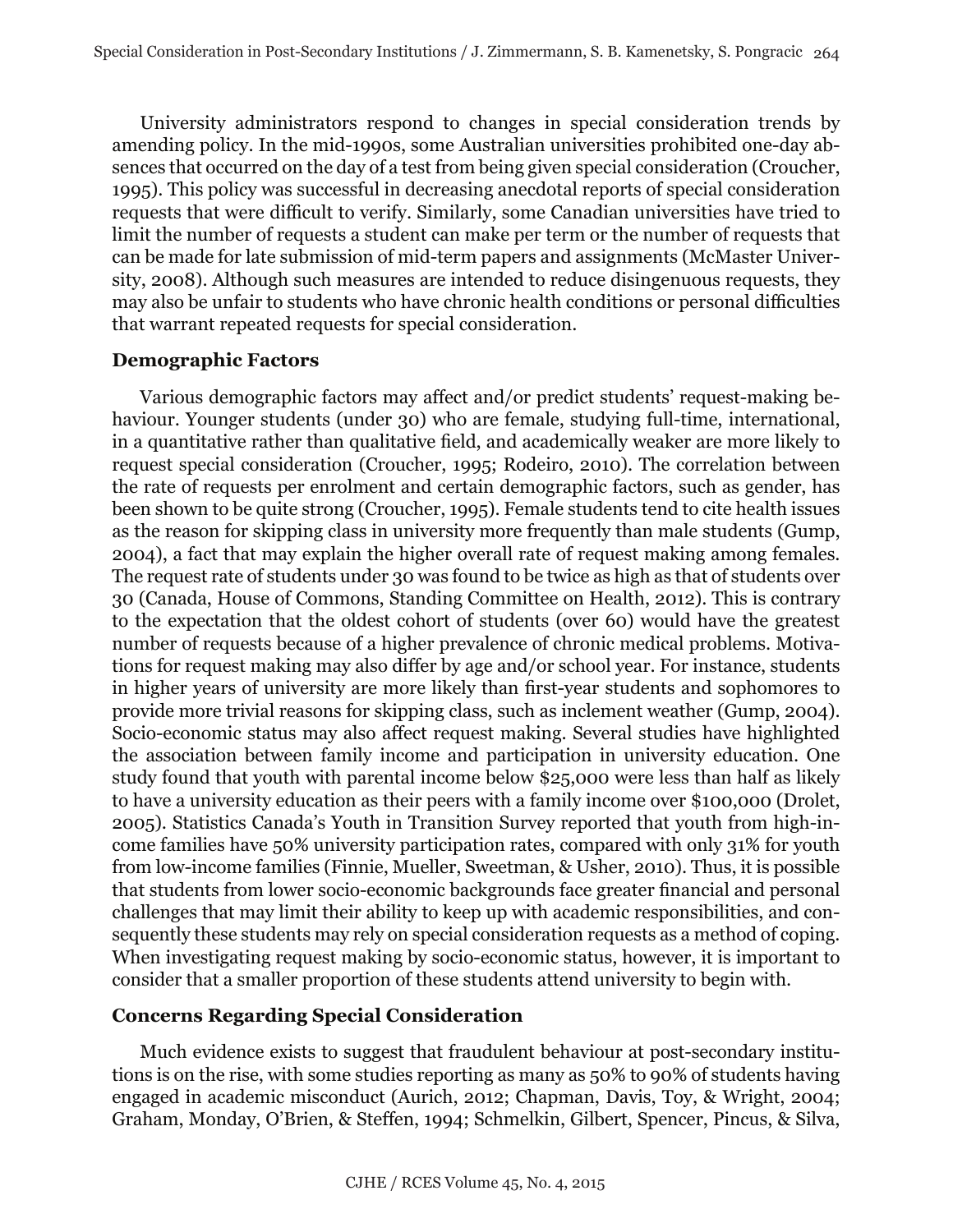2008). One study found that only 48% of students consider acts such as feigning an illness or providing false excuses for missing an exam to be dishonest (Carpenter, Harding, Finelli, Montgomery, & Passow, 2006). Interestingly, the profiles of students who engage in academic misconduct, including falsifying documents or feigning illness to gain academic advantage, match the demographics of a typical requester (younger, full-time status, low academic standards), as outlined in both Croucher's (1995) and Rodeiro's (2010) studies.

Increasingly competitive academic environments with stricter admission standards to coveted graduate and professional programs may be one explanation for the rise in academic misconduct. Indeed, increases in the incidence of plagiarism and substance abuse for the purpose of improving academic performance have been widely documented (Armitage, 2013; Aurich, 2012; Chapman et al., 2004; Graham et al., 1994; Schmelkin et al., 2008). Alternative anecdotal evidence suggests that the increase in request-making behaviour is due primarily to a greater number of illness-related absences. If the general population were getting sicker, a proportional increase in the number of requests due to illness would be justified. However, there is no evidence for such a trend (Statistics Canada, 2012). Of particular concern is the increase in student absences due to medical conditions that are difficult to diagnose, such as gastrointestinal illness and migraine headaches (Aronoff et al., 2007).

The aim of our study was to examine the pattern of special consideration requests over time and to determine whether relevant academic and demographic variables predict request-making behaviour. An investigation of this sort seems timely, as awarding bodies are becoming increasingly suspicious of the legitimacy of requests and this suspicion may lead institutions to create and enforce stricter university policies. On the other hand, draconian policies may be unfair to deserving students by denying them the right to be granted special consideration due to circumstances beyond their control. Enacting stricter policies must therefore be grounded in decisive empirical evidence documenting that the increase in special consideration requests beyond general enrolment increases is indeed due to a rise in the number of illegitimate requests.

#### **Method**

As the largest and the leading university in Canada, the University of Toronto is an ideal place to examine special consideration policies, procedures, and trends. We analyzed data on special consideration requests for missed tests and late submission of term work, as well as demographic and other administrative data, for students taking psychology courses between 1998 and 2008. Although this was a sample of convenience, it is likely representative of the undergraduate Faculty of Arts and Sciences student population at this university, since the majority of psychology students are majors who are required to complete an additional major in the humanities, the social sciences, or the life sciences. For obvious methodological reasons, this study was descriptive and correlational and faced common challenges associated with using academic records for research purposes, such as strict policies on the protection of personal information (University of Toronto, 2011). Requests that were denied (less than 0.01% of all requests) were removed from our database. Since guidelines for request making are explicitly stated on the university website (University of Toronto Mississauga, 2011), few students submit requests if they know they do not meet the submission requirements. Requests that are made without proper documentation are typically not granted.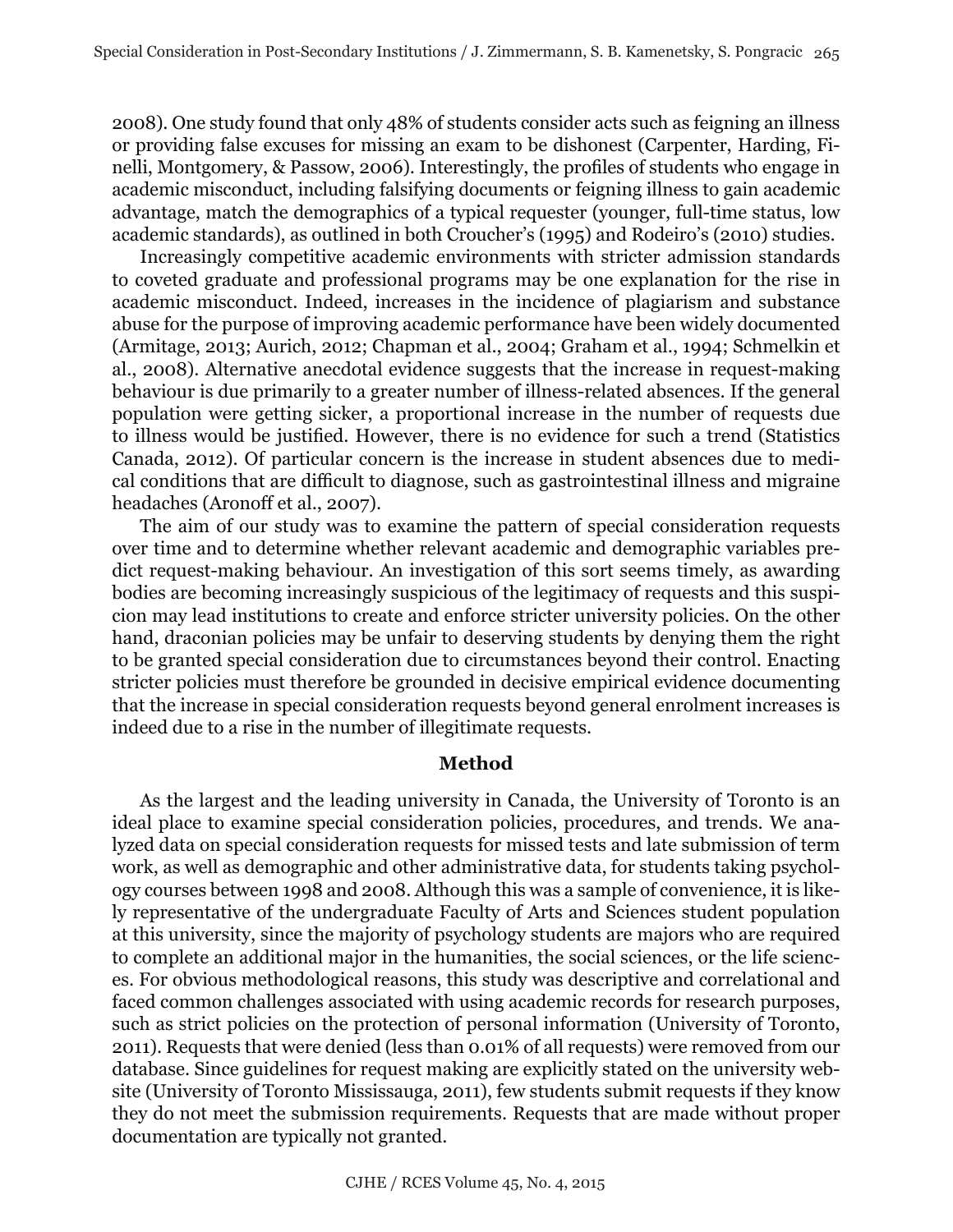We investigated trends in request making, including the frequency of requests per student, the proportion of requests for missed term tests versus late submission of term work, and the reasons for request making. We also explored the associations between course difficulty, course year, student grade point average (GPA), and request making. We examined characteristics of students who requested special consideration, including the correlation between request making and age, gender, and socio-economic status. Accommodations for students with disabilities are handled through a separate process and thus were not included in this study.

#### **Participants**

We examined records of 2,105 students who made requests (1,586 females and 519) males). Requesters' ages ranged from 17 to 59 ( $M = 21.52$ ,  $SD = 3.83$ ). Of these students, 1,091 attended full-time; the remaining 1,014 were part-time students. A number of students made multiple requests.

## **Data Set**

Records for each individual request included student number, student age at request, gender, cumulative grade point average (CGPA), postal code, date of request, course code, and type of request (i.e., missed test or late submission). The reason cited for the request was recorded as either "medical" or "other." Requests with no provided reason were recorded as "unknown". Our analyses were based on the number of requests rather than the number of students making requests. Therefore, a student who made multiple requests had a greater impact on the results than a student who made only one request. However, a preliminary analysis based on the number of requesters (rather than requests) did not yield statistically significant differences. Requests that were incomplete because of missing data were excluded from the analyses. Requests may have been made either prior to the test, or up to one week after the test with a doctor's note from within a day of the missed test. However, these were not differentiated in our database.

## **Data Transformation**

We converted request data to a *by course* data set, in which records were entered by course name and start session of the course (e.g., PSY100, Fall 2008). In this data set, course enrolment was standardized as full-year credit equivalents (FCEs), because twice as many requests would likely be made in a full-year course as in a half-year course. Information by course data included course session, start year, course average, enrolment, FCE enrolment (the number of students enrolled in courses when standardized by FCE), number of requests, and the percentage of requests per FCE enrolment.

## **Results and Discussion**

## **Overall Trends in Request Making**

Between 1998 and 2008, there were a total of 24,454 full-year course enrolments. Among these, results show, 4,183 requests were made in 498 individual courses. The request rate was thus approximately 17% of enrolment. With six evaluation measures on av-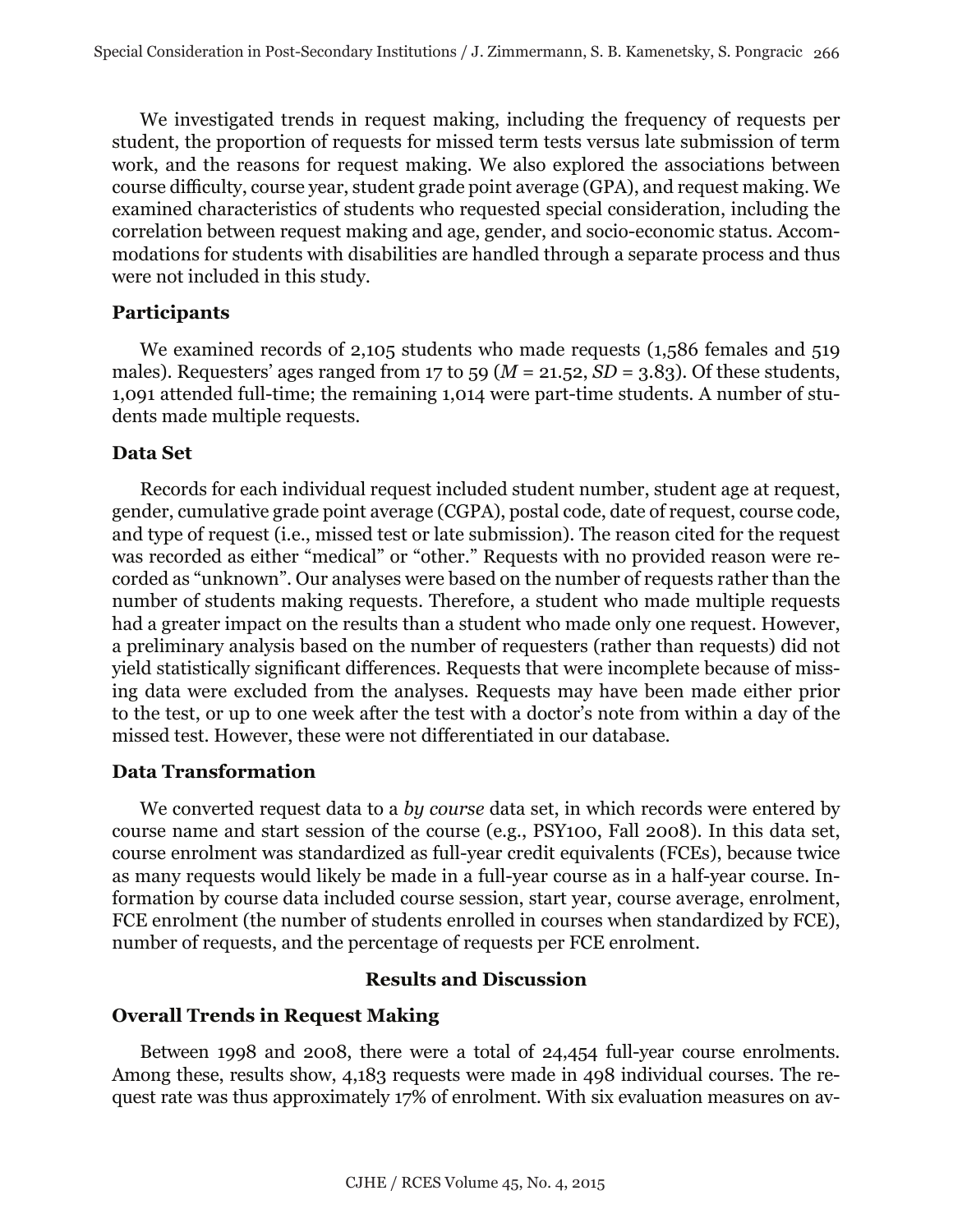erage per full-credit course (as per course syllabi), the request rate was actually lower than 3%. Ninety-two percent of all requests were due to missed term tests and 6% were for extensions of deadlines for term work. The remaining requests were due to a combination of both. Students are more likely to be sick for a short duration, resulting in missing a test, than for a long duration, which would justify an extension for submitting a term paper they had many weeks to prepare. Consequently, proving illness over a longer time period is more difficult. Moreover, because of the challenges associated with managing student assessment in large classes (Iipinge, n.d.), the majority of assessments at the University of Toronto are tests. Figure 1 depicts requests plotted alongside FCE enrolment*.* FCE enrolment decreased slightly between 1998 and 2001, followed by a steady increase from 2001 to 2005, and then a leveled off after 2005. The number of requests followed a similar pattern.



*Figure 1.* FCE enrolment and requests for special consideration.

The similar trends for requests and FCE enrolment depicted in Figure 1 initially suggest that the rate of request making did not outpace enrolment increases. To investigate whether it did, we calculated the number of requests per FCE enrolment for all courses for each academic year from 1998 to 2007. Results are displayed in Figure 2. A linear regression of the number of requests per FCE enrolment for individual courses in these years showed no significant increase from 1998 to 2007. However, Figure 2 indicates that requests per FCE enrolment began to rise only after 2001. Thus, two further analyses were conducted that separated requests made before and after 2001. As expected, linear regression analyses of requests per FCE enrolment for individual courses revealed no significant increase between 1998 and 2001, and a significant rise in requests per FCE enrolment between 2001 and 2007 ( $F_{(1,345)} = 7.24$ ,  $p = .008$ ) with a small *r* value of 0.14;  $(\beta = 1.66; SE<sub>β</sub> = 0.62)$  was obtained.

The rate of requests per FCE enrolment remained relatively steady from 1998 to 2000, followed by a sharp drop in 2001. From 2001 onwards, requests per FCE enrolment grew steadily, rising above the requests per FCE enrolment in the years at the beginning of data collection (between 1998 and 2000). It should be noted that the drop from 2000 to 2001 coincided with the introduction of more competitive admission requirements to the psychology program. Possibly, the higher-achieving students who were admitted requested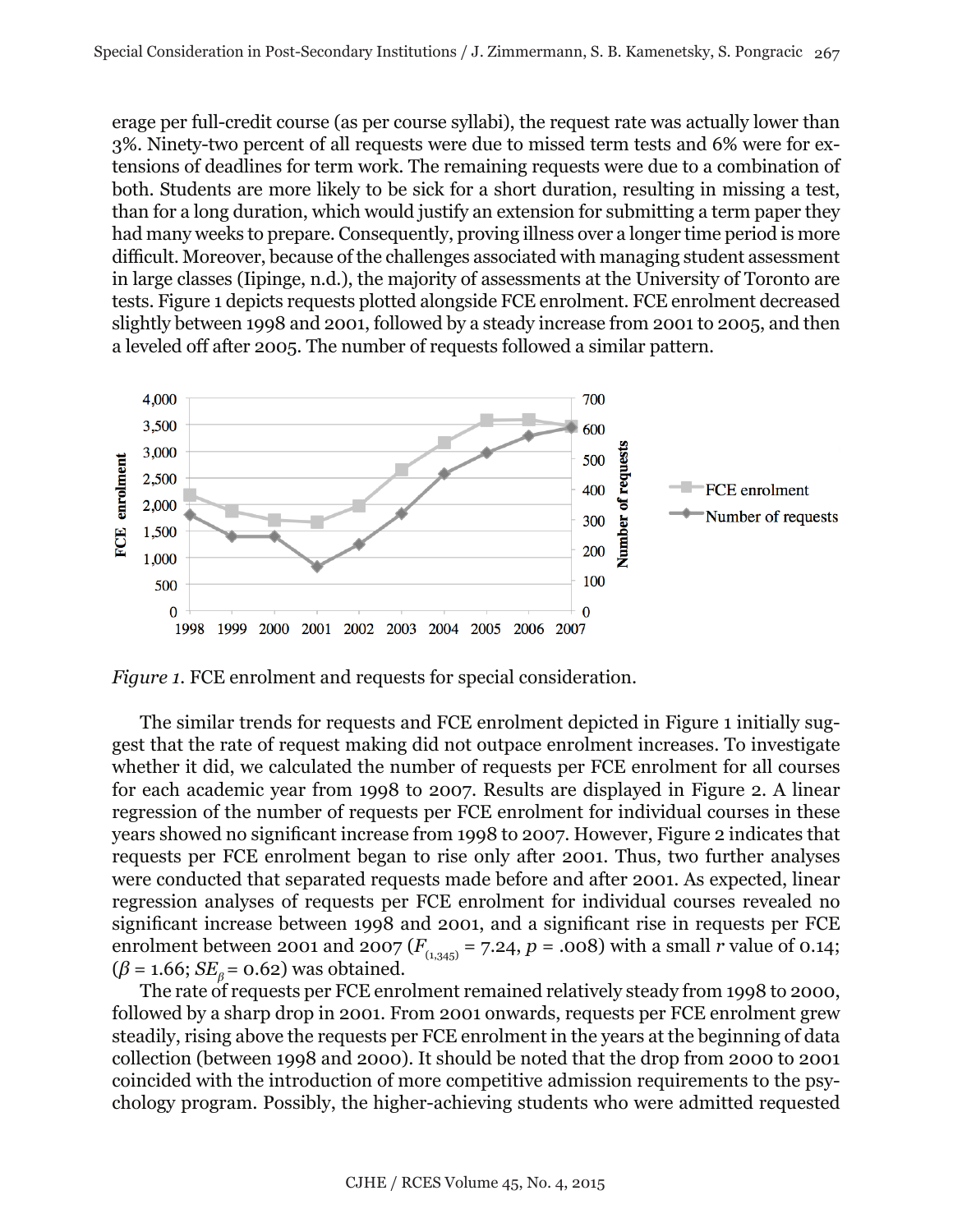special consideration at a lower rate than their peers. However, no reported change in program admission standards was used to explain the request rate in the Croucher (1995) and Rodeiro (2010) studies. The association between request making and GPA will be reported later in this section.



*Figure 2.* Rate of requests per FCE enrolment.

The increasing rate of requests per FCE enrolment from 2001 to 2007 is consistent with the recent trend found in the study of British secondary schools (Rodeiro, 2010) as well as with an earlier trend at an Australian university (Croucher, 1995). We found no parallels to the trends found in 1995 at Macquarie University in Sydney in the first few years of our data collection in the late 1990s. However, we found increases in request making at times in all three studies; these likely reflect ongoing changes in Western, English-speaking post-secondary institutions.

In order to determine how many requests individual students made, we created a frequency distribution of requests per student (see Table 1). The majority of students who made requests (60.9%) made only one throughout their entire undergraduate education; 92.0% of students made only four or fewer requests. The low frequency of multiple requests per student suggests that students were not making requests beyond legitimate need. During a student's four years at university, using an average of eight FCEs taken in psychology and six assessments per FCE, there are approximately 48 tests and papers that a student could potentially miss. Thus, a single missed assessment per student appears to be reasonable. As mentioned earlier, the majority of students did not make even one request during their entire university career and were not included in this database. Thus, multiple request makers (five or more requests) appeared to be a relatively small group, accounting for less than 8% of the request-making student population and a much smaller percentage of the entire student body.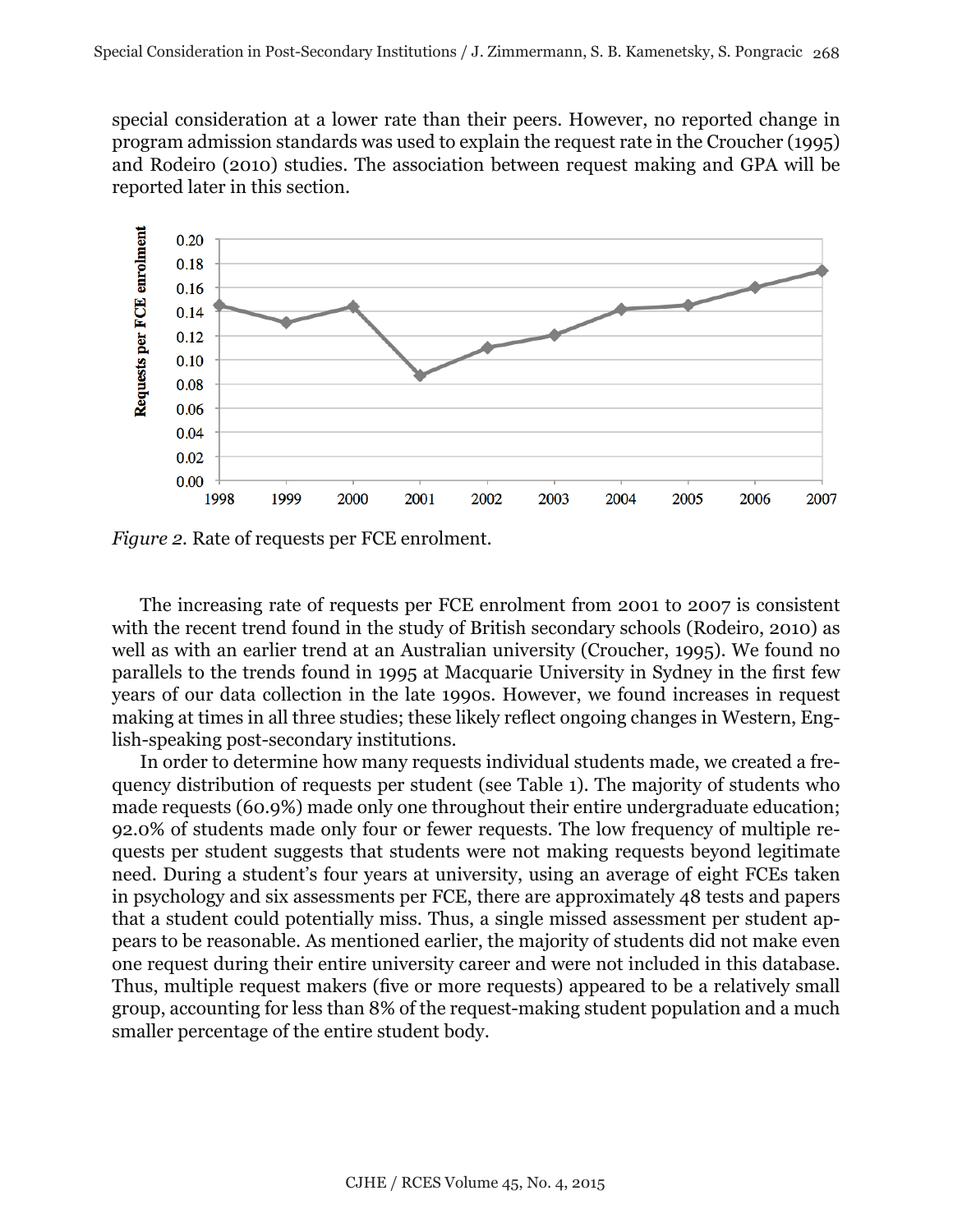| Number of requests | Frequency | Percent | Cumulative percent |  |
|--------------------|-----------|---------|--------------------|--|
| 1                  | 1,282     | 60.9    | 60.9               |  |
| $\overline{2}$     | 387       | 18.4    | 79.2               |  |
| 3                  | 171       | 8.1     | 87.4               |  |
| 4                  | 97        | 4.6     | 92.0               |  |
| 5                  | 57        | 2.7     | 94.7               |  |
| 6                  | 28        | 1.3     | 96.0               |  |
| 7                  | 33        | 1.6     | 97.6               |  |
| 8                  | 15        | 0.7     | 98.3               |  |
| 9                  | 13        | 0.6     | 98.9               |  |
| $10+$              | 22        | 0.7     | 100.0              |  |

Table 1. *Frequency Distribution of Requests per Student*

#### **Incomplete Data Transformation**

One challenge of this analysis was that the data set included incomplete records for students whose education began before 1998 and/or ended after 2008. To solve this problem we reanalyzed the data, including only students who had the potential of completing all course work leading to the completion of their degrees during the period of our data collection. Because the ratios of multiple to total requests in the original and adjusted data sets were not significantly different, we used the full data set for the remaining analyses.

#### **Rise in Medical Requests**

To investigate the possible reasons for the observed increase in requests per FCE enrolment since 2001, we separated requests into medical, other, and unknown reasons and examined the frequency of each type of request for each of the 10 years of the data set. Requests termed "medical" included illness and temporary disability; "other" requests included family members' medical conditions, court dates, social/personal reasons, accidents, catastrophic weather, deaths and funerals, course conflicts, religious observances, chronic disability, athletic competitions, and work-related reasons. The numbers of requests by year for medical, other, and unknown reasons are shown in Figure 3.



*Figure 3.* Frequency of medical and other requests.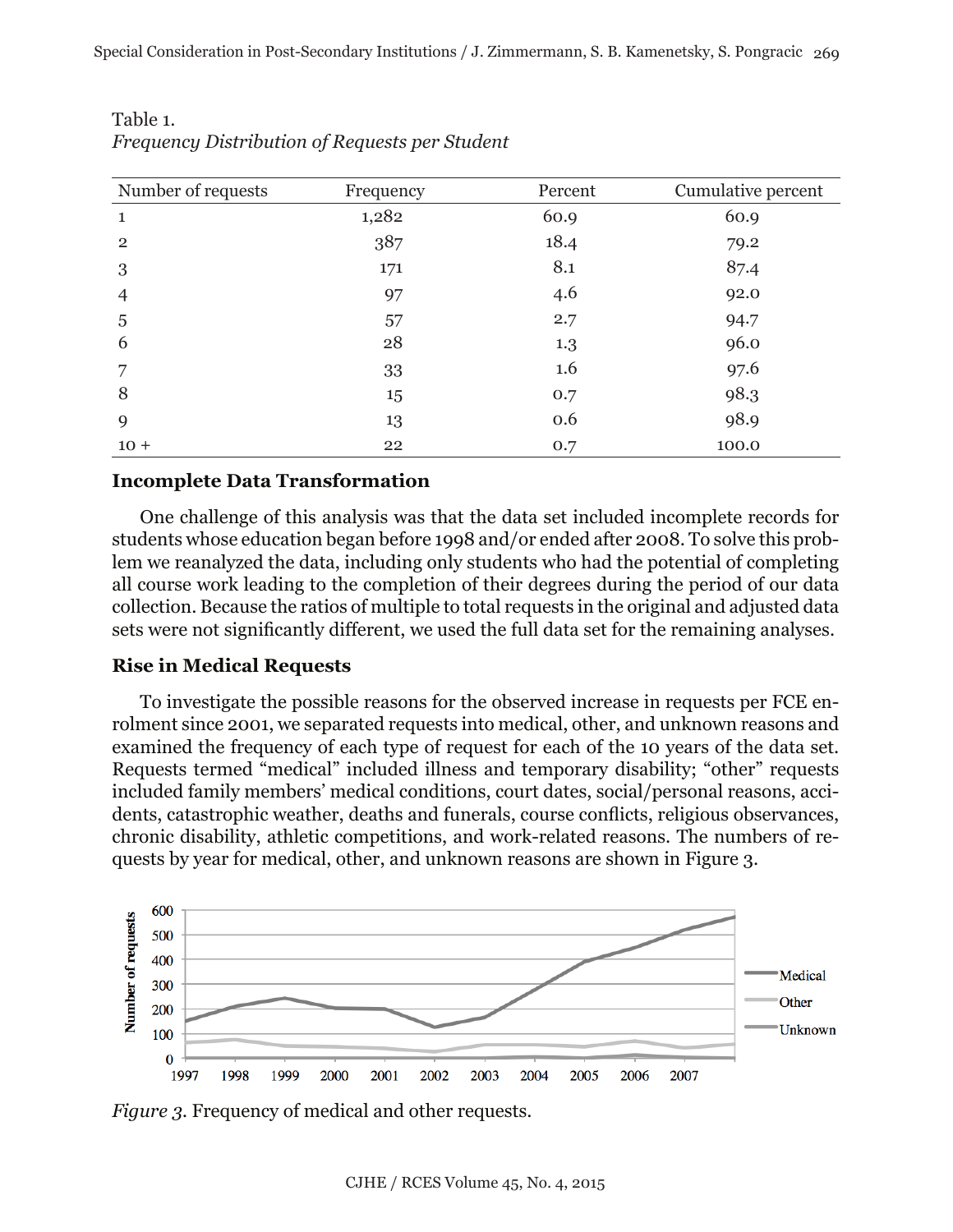The number of requests based on medical reasons between 1998 and 2007 revealed a similar trend to that shown in Figures 1 and 2. Such requests remained relatively steady until 2001, followed by a drop in 2002 and a subsequent rise until the last year of data collection. Of interest is the relatively stable number of requests due to other or unknown reasons, compared with the rise in medical reasons since 2002/2003. Thus, it appears that the increase in enrolment correlated with an increase in requests for medical reasons only. A documented rise of illness rates in the general population would be expected to match the rise in medical requests among university students. The lack of increasing illness rates in general can explain why many faculty members suspect dishonest behaviour among request makers. Such behaviour has indeed been documented by previous research (Croucher, 1995; Rodeiro, 2010). To examine this empirically, our study compared the frequency with which students missed tests for medical reasons with the frequency of illness-related absences in the workplace. We examined the average number of missed workdays due to illness or disability for full-time employees in Canada (Statistics Canada, 2012, Table 7-2), selecting data for the cohort aged 20 to 24, the closest age category to that of the majority of university students. Work absences were available only for the years 2001 to 2007. We standardized data to a common unit of analysis—the actual number of days missed or requests made—divided by the number of opportunities to miss a workday or a test, respectively. For work absences, the average number of missed days at work per year was divided by the total number of working days in a year (235), taking into account vacation days and statutory holidays. For student request data, the total number of medical requests per year was divided by the total number of opportunities to request special consideration. The latter was the total FCE enrolment per year, multiplied by an average of six assessments per FCE.

Results indicate that the rate at which students requested special consideration was consistent with the rate of illness-related work absences. However, special consideration requests per enrolment increased between 2001 and 2007, while illness-related work absences remained relatively stable during these years, with a slight dip in 2004. In the last few years of data collection, special consideration request rates were similar to those of illness-related work absences. Perhaps during the more recent years of the study, students felt increasingly comfortable requesting special consideration for medical reasons. This may be a consequence of universities becoming less likely to refuse requests because of their increased awareness of students' rights (University of Toronto, 2012), translating into greater rates of request making. Also worth noting is that illness-related work absences may not be the best measure of illness rates in the general or student population. That is, similar motivations may cause employees to take a day off work and students to miss an assessment at school. The next analysis, of the association between request making and course difficulty, may reveal more on this subject.

## **Course Difficulty and Request Making**

We investigated the association between request making and course averages to determine whether students made more requests in more challenging courses. If students were being dishonest, we might expect more requests to be made in difficult courses that typically have lower final course averages. A linear regression analysis showed that easier courses (i.e., with higher average grades) had significantly lower ratios of requests per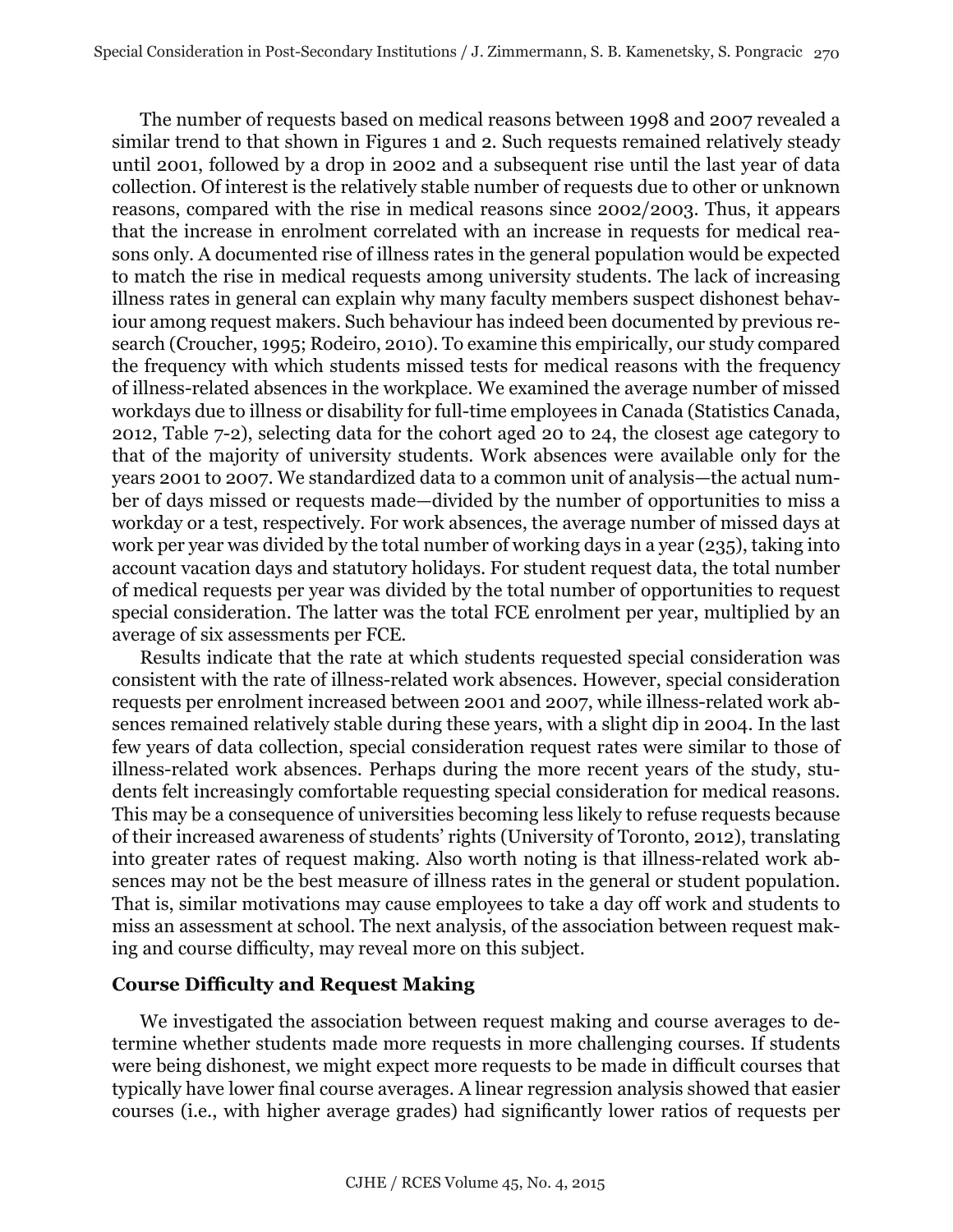FCE enrolment ( $F_{(1,492)} = 14.1$ ,  $p < .001$ ) with an *r* value of 0.17; ( $\beta = -0.0065$ ;  $SE_{\beta} =$ 0.0017). Although the association is weak, this finding suggests that at least some students may have been making requests to delay being tested on difficult course material. Alternatively, this request rate may have been related to higher rates of stress-related illness in more challenging courses.

## **Request Making by Grade Point Average**

An association between CGPA and request-making behaviour can be explained in two different ways: A positive association would suggest that stronger students attempt to gain an unfair advantage by spreading out their tests to more manageable schedules. A negative association could suggest that while stronger students make requests based on need, academically weaker students who are not prepared to take tests as scheduled miss them in order to avoid failing grades. We found that the CGPAs of request makers were skewed toward the lower end of the spectrum. However, because university students' CG-PAs are generally skewed in this way, we investigated how the CGPAs of request makers compare with those of the broader student population. Specifically, we examined the average annual request rate per student enrolled in the psychology program for each CGPA category. We obtained enrolment statistics by CGPA from 2013 (a sample of convenience, as we had access only to the latest CGPA distribution of the university population). We divided the total number of requests over the 10-year period by 10, and examined these as a proportion of 2013 enrolment figures. Figure 4 shows that the distribution of the rate of requests per student was skewed toward students with low CGPAs, suggesting that more students with lower CGPAs made requests ( $W = 0.76$ ,  $p < .001$ ). However, an analysis of multiple to total requests by CGPA revealed no significant differences across the GPA range. Thus, our results suggest that although students with low CGPAs may have been making more single requests (based on program enrolment statistics), multiple requests were not unusually common among students in the lower CGPA range.



*Figure 4.* Rate of requests by CGPA.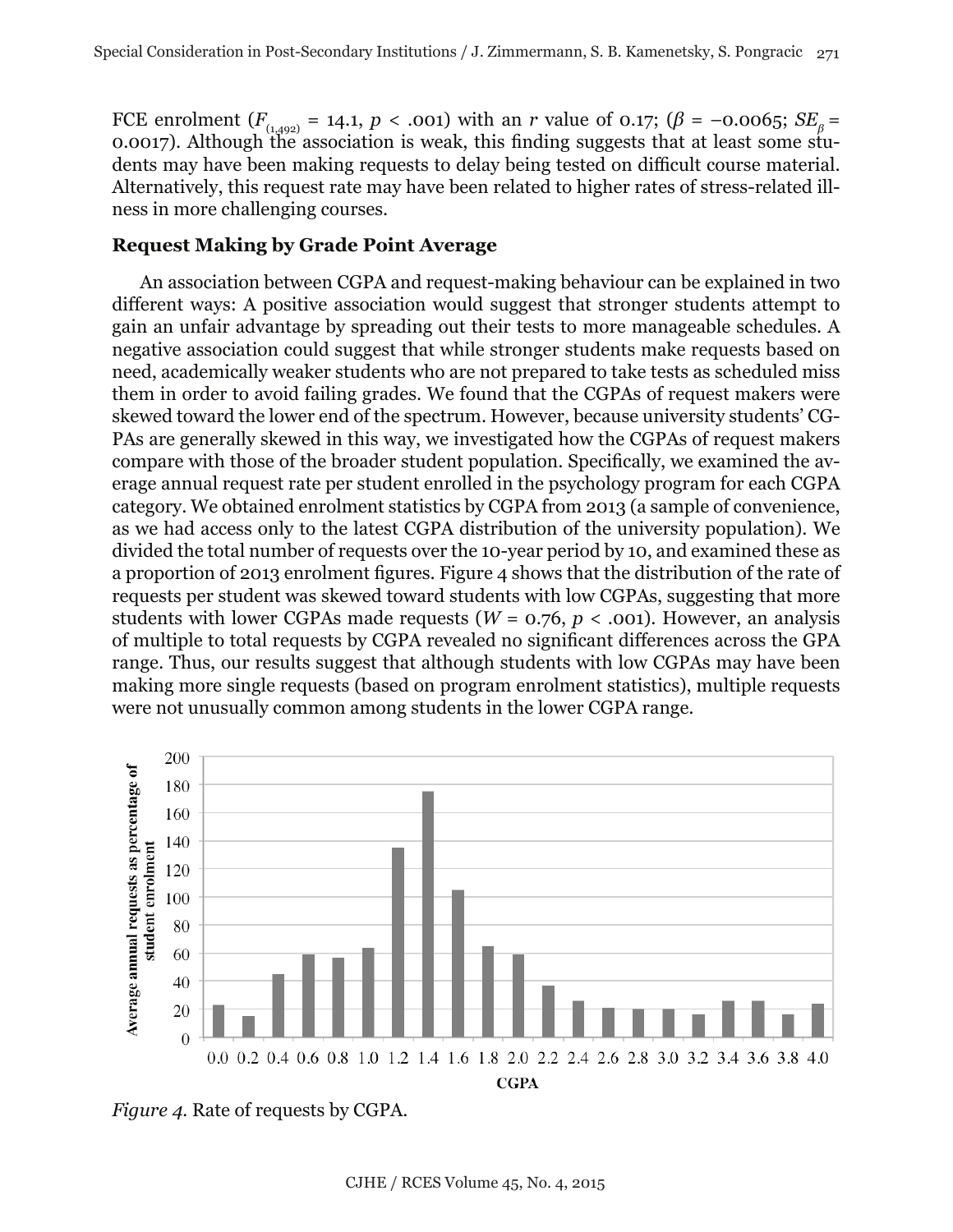Previous research has suggested that students with low academic standing have higher rates of academic misconduct, including feigning illness and falsification of documents to gain academic advantage (Marsden, Carroll, & Neill, 2005). Croucher (1995) also found that students who submit special consideration requests typically have low GPAs. However, our study suggests that academically weaker students do not make a disproportionate number of multiple requests during their time at university. Moreover, caution must be applied when interpreting the finding that the rate of requests per student is skewed toward the low CGPA range, because the baseline CGPA data that were available to us were from 2013 and outside of the years of data collection for this study. While it is possible that the CGPA of the university population may have shifted over time, it is very unlikely that this shift was significant over the span of a few years. Interestingly, Rodeiro (2010) found that higher-achieving students made a greater number of requests than lower-achieving students. Thus, the association between student performance in school and request making appears to be inconsistent across the literature and may depend on a variety of factors.

## **Demographics: Age, Year, Gender, Part-Time vs. Full-Time Status, and Socio-economic Status**

To examine the impact of student demographics on request making, we compared the demographic variables of students who had either many or few requests. To investigate the association between age and request making, we divided requests on the basis of age at time of request. The age of request makers was skewed toward the lower end of the adult age spectrum, consistent with the age distribution of the student population. To determine whether there is in fact an association between age and request making, we calculated the number of student requesters by age as a proportion of the number of students enrolled in an undergraduate psychology program in 2013 by age category (see Figure 5). As in the CGPA analysis, we divided the total number of requests over the 10-year period in each age group by 10 to obtain an average request rate per year. We examined these as a proportion of the 2013 enrolment. While using a 2013 sample was not ideal (see previous section), the age distribution of university students has not actually changed much from the early 1990s to the late 2000s (Dale, 2013).

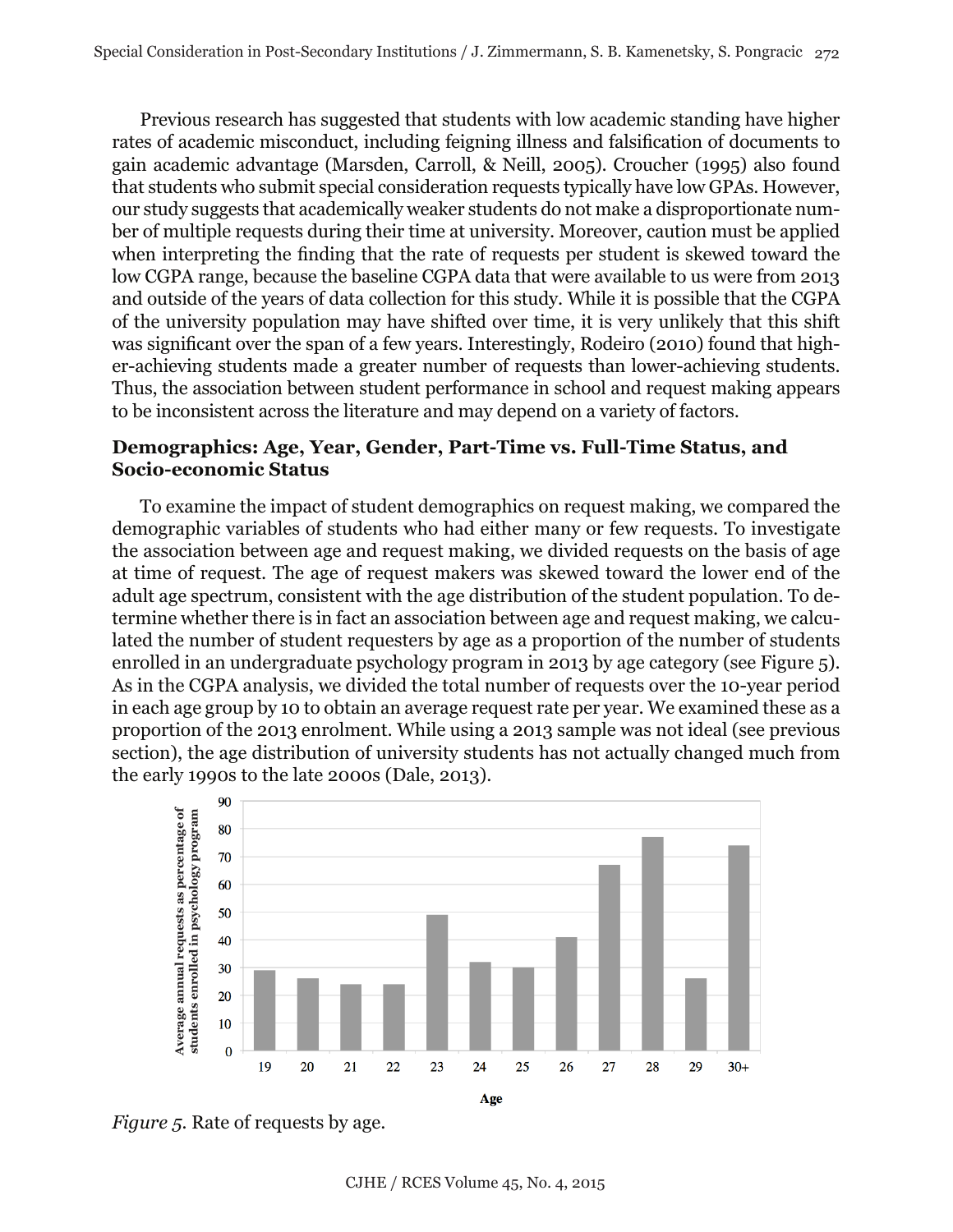Results suggest that older students appear more likely to make requests than their younger counterparts. However, a comparison of the ratio of multiple to total requests by age group revealed no significant difference. These results contradict both Croucher's (1995) finding that younger students have a higher request rate and the work of Rodeiro (2010), who found that 16-year-olds make more requests than 14-year-olds. The latter finding may be explained by more competitive motivations among 16-year-olds, who may be preparing for university applications. Moreover, high school students are primarily adolescents who experience more rapid developmental changes compared with university students, who are for the most part adults.

Another possible explanation for the inconsistency between the results of these studies and our study is that Croucher (1995) and Rodeiro (2010) calculated the rate of requests per number of students in each age group, while our primary measure was the ratio of multiple to single requests. Moreover, differences in academic attitudes may be related to the inverse association between age and request making in the studies. For example, differences in academic motivations and attitudes have been found between first- and fourth-year university students, with the latter group demonstrating greater dedication to their academic responsibilities (Barlow & Fleischer, 2011; Taylor & House, 2010). Indeed, academic attitudes have been linked to behaviours such as class attendance (Gump, 2006). If avoiding academic responsibilities is indeed a sign of immaturity, then we would expect more-advanced students to make fewer special consideration requests. We therefore examined the ratios of requests per FCE enrolment for students in different years.

We excluded fourth-year request data because both enrolments and requests were low, and because fourth-level psychology courses at the University of Toronto are reserved primarily for high-achieving students who meet strict course admission standards. Results showed similar overall trends across first-, second-, and third-year courses resembling that of the sample as a whole. That is, requests per FCE enrolment bottomed in 2001, then began to increase. Interestingly, the ratio of requests per FCE enrolment appeared lowest in first-year courses (*M* = 0.11, *SD* = 0.13), followed by second-year courses  $(M = 0.16, SD = 0.15)$ , and appeared highest in third-year courses  $(M = 0.19, SD = 0.19)$ . However, a one-way ANOVA of requests per FCE enrolment in first-, second-, and thirdyear courses revealed that the apparent trend in ratio per FCE enrolment by year was not significant. This finding contradicts the notion that request making would decline as students gain greater maturity and dedication as they progress through their programs. The similar trends in requests per FCE enrolment across first-, second-, and third-year courses and the lack of association between age and request making suggest that if indeed students do mature during the course of their university education, this has little effect on their request-making behaviour.

An analysis of request making by gender revealed that, compared with male students, female students made the majority of total requests, as well as a greater number of multiple requests. Taking into account the uneven gender distribution (58% females, 42% males) of undergraduate Arts and Sciences students at the university (University of Toronto, 2006), we calculated that requests by female students were three times more frequent than those made by males (78% and 22% respectively). A one-way goodness of fit chi-square test confirmed that this gender difference is significant ( $\chi$ 2 (1) = 100.06, *p* < .005). Greater request making by female students was also found in Croucher's (1995)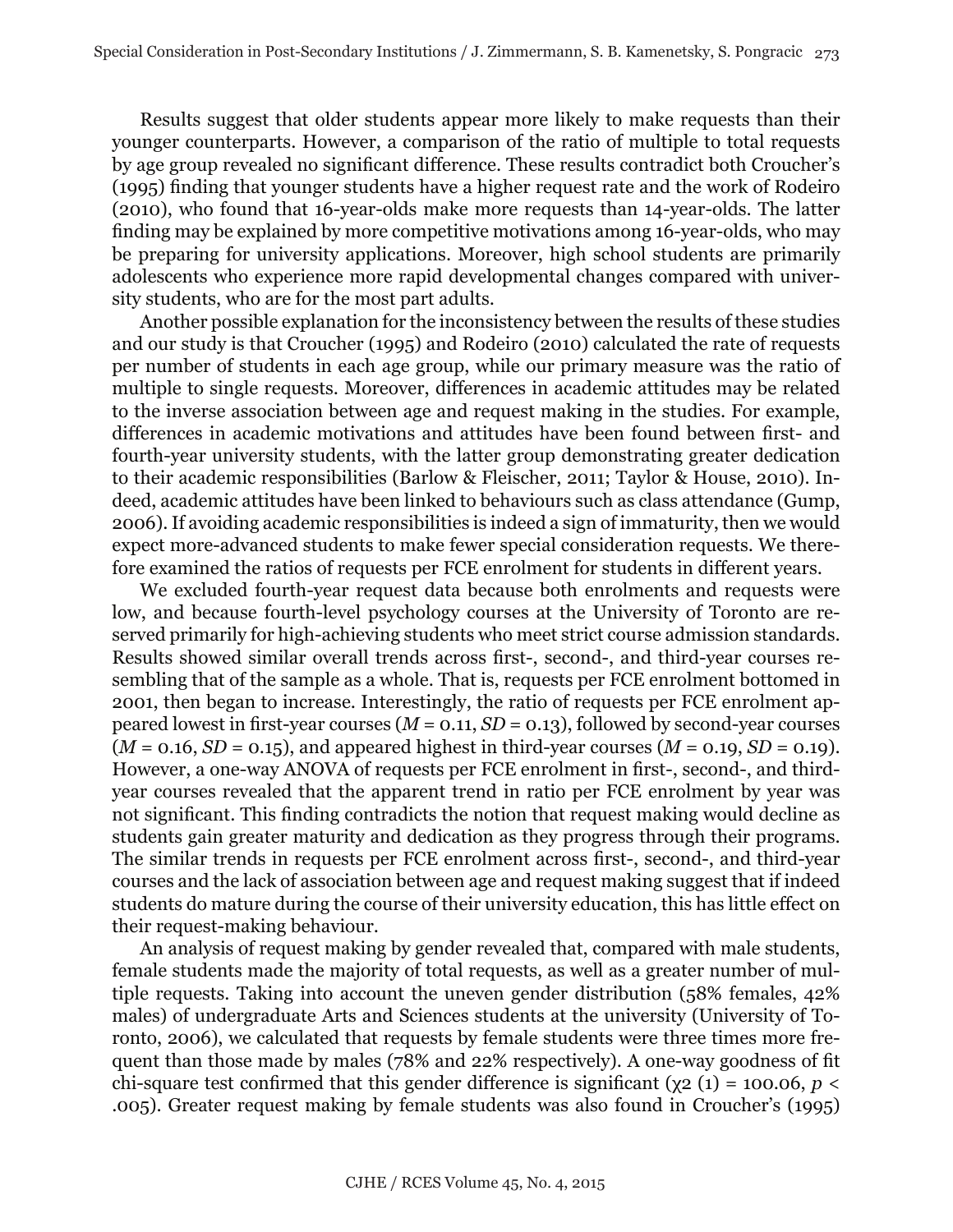study, though requests were not divided into medical and nonmedical justifications. The Gump (2004) study showed that women are more likely to cite health as the reason for skipping class compared with men, suggesting that women may request special consideration for medical reasons to a greater extent than men. However, despite female students' higher request rate as a group, an investigation of the ratio of multiple to total requests showed that female students did not make a disproportionate number of high-frequency requests compared with males. Together, these findings suggest that while female students may legitimately require at least a single sick day for health-related reasons, they do not make an excessive number of requests. In fact, past research shows that women engage in academic misconduct slightly less often than men (Athanasou & Olasehinde, 2002).

We also examined the frequency of requests by part-time and full-time status. We found that part-time students were more likely to make requests (52%) compared with their full-time counterparts (48%). Taking into account the greater proportion of fulltime compared with part-time students (90% and 10%, respectively) in undergraduate Arts and Sciences programs at the university (University of Toronto, 2006), we found the number of requests made by part-time students was actually 10 times higher than the number of requests made by full-time students. A one-way goodness of fit chi-square test confirmed that part-time students indeed made a significantly disproportionately higher number of requests compared with full-time students  $(y_2 (1) = 1263.79, p < .005)$ .

Although single requests were more common among full-time students, reflecting the distribution of the student population, part-time students made up the majority of highfrequency requesters. It may be the case that part-time students are more likely to have chronic medical conditions and thus can commit only to part-time studies (Online Colleges, n.d.). Part-time students may also be overwhelmed with nonacademic responsibilities, resulting in higher levels of stress (Robotham, 2012) and consequently stress-related illnesses. The association between stress and physical illness has been well documented, with increasing rates of stress-related illnesses being reported in the general population (Wright, 2014). The tendency for part-time students to make more multiple as opposed to single requests is inconsistent with the work of Croucher (1995), who found the rate of requests per enrolment to be higher among students studying full-time. This discrepancy may be due to the different measures of request making used in our study and Croucher's (1995) study. Moreover, the profile of a typical part-time student has changed since Croucher's (1995) study was conducted. A growth in the proportion of younger part-time students (Association of Universities and Colleges of Canada, 2011) is changing the perception of the part-time student as an older working parent. Young students may switch to part-time status in order to keep up with obligations such as work or family, or to reduce their course load in an effort to do better academically in a highly competitive environment. These young and overwhelmed part-time students may be making the requests in our study, but in Croucher's (1995) study, the part-time students were older and more mature, and it was the younger, full-time students who were making requests. Moreover, cultural or societal factors (Robotham, 2012) may also explain the different findings of these studies. For example, tuition rates and educational funding affect post-secondary students' need to find employment while being enrolled in school (Robotham, 2012). Working a few hours per week may not have much effect on academic performance compared with the negative consequences of working the longer hours necessary to support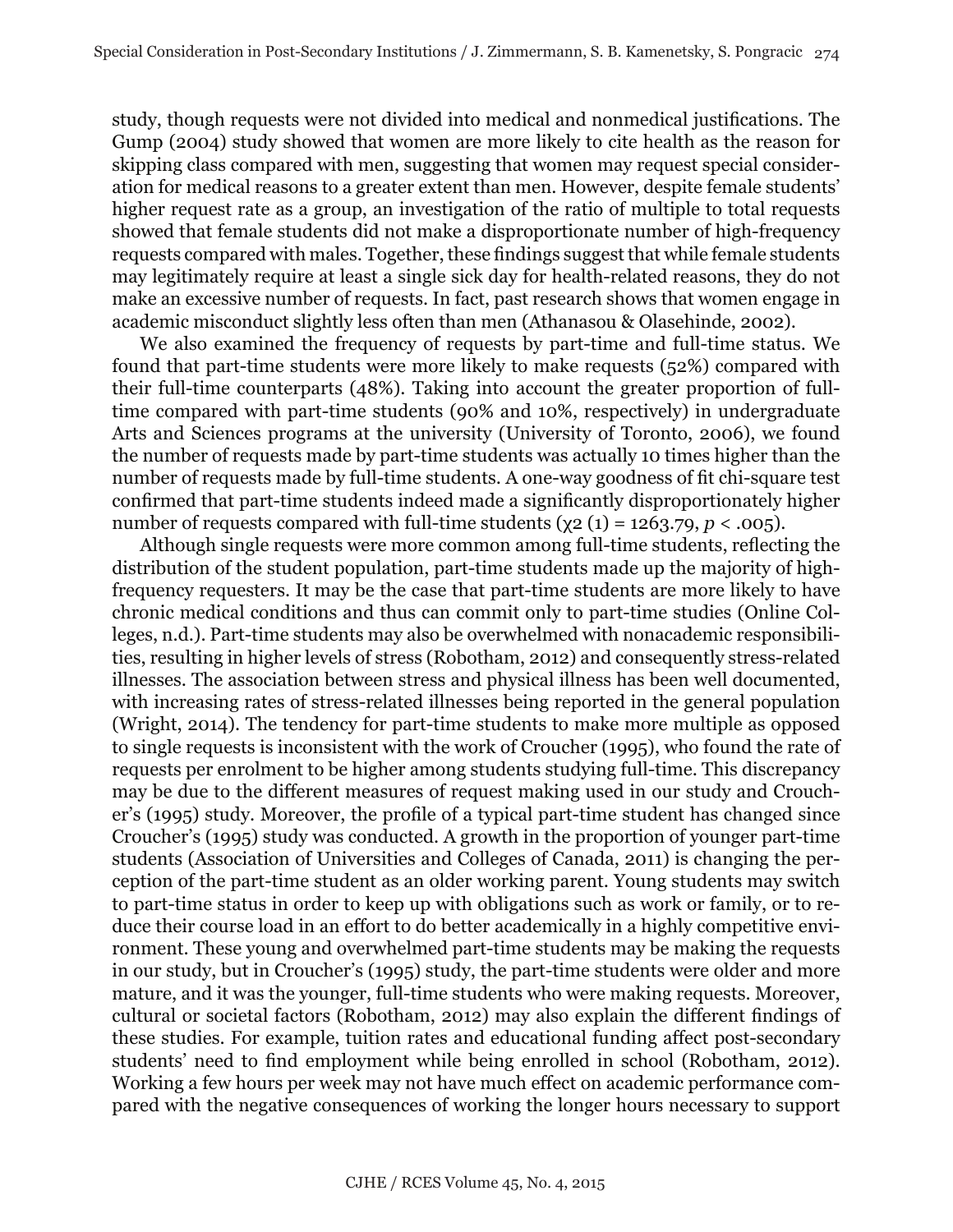nonsubsidized education (Kulm & Cramer, 2006). Students paying for tuition may switch to part-time study and work longer hours to afford their university education, which may have implications for request-making frequency.

We examined socio-economic level in relation to request frequency to determine whether it affects students' ability to meet academic requirements, as determined by their ability to write tests and submit papers as scheduled. As we did not have direct access to students' parental income, we used family median income as obtained from students' permanent address postal codes (Statistics Canada Census, 2006) as an estimate of socioeconomic status. Foreign and incomplete addresses were excluded from the analysis. We divided incomes into five income groups as reported by Drolet (2005) and determined the total number of requests by income range. Previous studies have shown that youth from low-income families are less likely to participate in university education than their peers. We therefore compared the socio-economic status of request makers with that of university students as a whole rather than with that of the general population (Drolet, 2005; Finnie et al., 2010). A one-way goodness of fit chi-square test confirmed that request makers had lower parental incomes compared with the general university population (χ2  $(4) = 235.92, p < .001$ . It is important to note, however, that the Statistics Canada report included university participation rates by family income based on students' actual parental income (Drolet, 2005). For example, 11% of students in university have a parental income of below \$25,000 (Drolet, 2005). However, the parental incomes of the request makers that we studied were all higher than \$25,000. Thus, although there may be students in our sample whose actual parental incomes fell below \$25,000, these were not captured because of the sampling method that we used.

We also examined the ratio of multiple to total requests to investigate whether students from lower-income families were more likely to make a disproportionately larger number of requests (i.e., more multiple requests). As shown in Table 2, the ratio of multiple to total requests remained stable across income ranges. The exceptions were the lowest income bracket (below \$25,000), where no requests were made by students in this group, a result presumably attributable to the different measures of parental income used in our study and by Drolet (2005); and the \$25,000 to \$50,000 income bracket, where the majority of multiple requests (11 requests) were made by one student. We conclude that although the socio-economic status of request makers differs from the distribution of socio-economic status in the general university population, students from lower-income groups are not making frequent (multiple) requests any more than would be expected.

#### **General Discussion**

The goal of our study was to examine patterns in request making among university undergraduate students over a 10-year period as well as to profile the types of students who most commonly make requests for special consideration. A preliminary investigation revealed that there was an increase in request making that was slightly higher than the rise in enrolment and that the rate of requests steadily increased from 2001 until 2007 following the implementation of new program admission requirements. This rise in requests paralleled the increase in medical requests during the same period. There were more medical requests than nonmedical ones; the pattern of requests made for nonmedical reasons was more stable. The overall rise in requests since 2001 was consistent for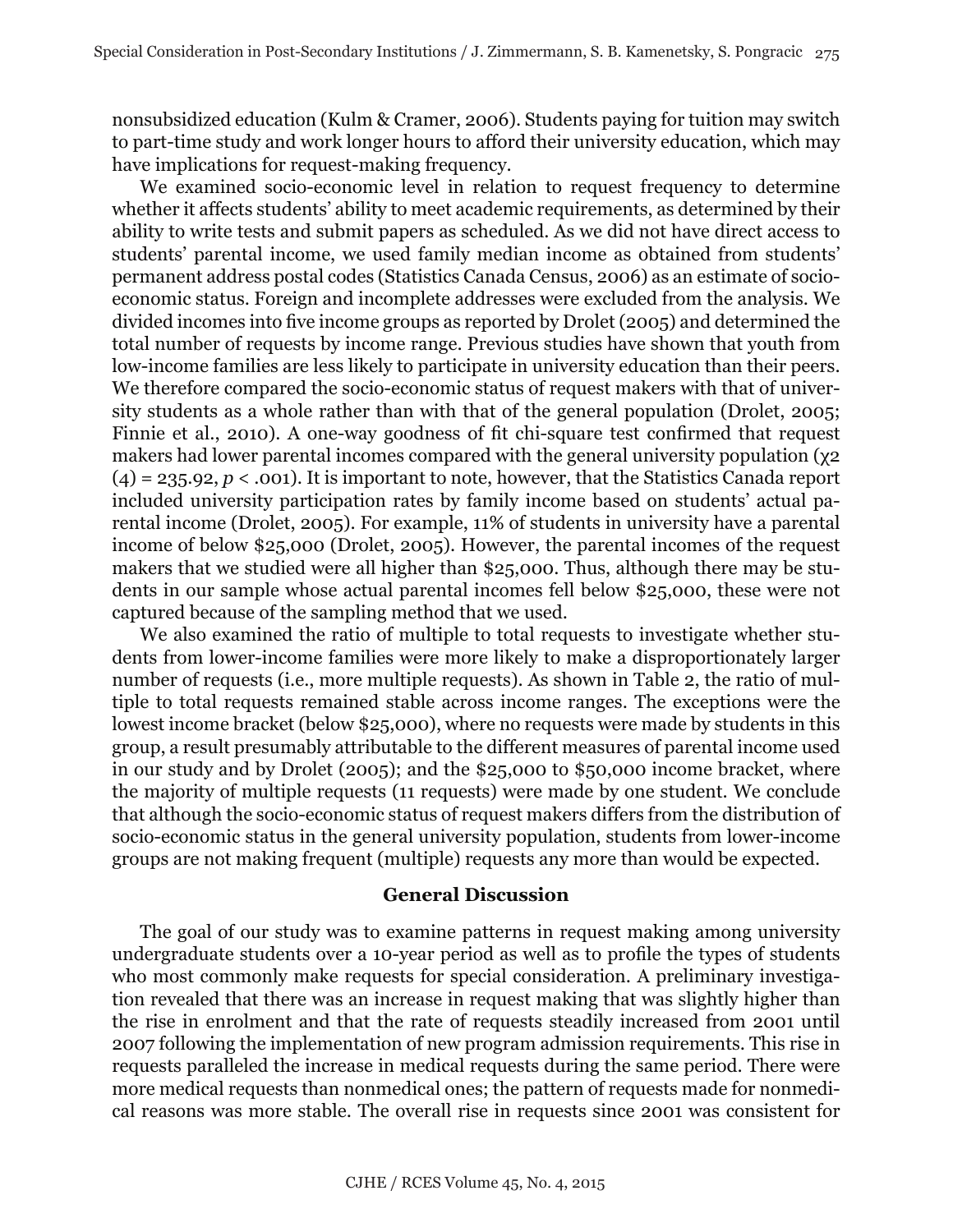| Income range            | Proportion<br>of students<br>in university<br>with given<br>parental<br>incomes | Number of<br>requesters | Total<br>number of<br>requests | Number<br>of single<br>requests | Number of<br>multiple<br>requests | Ratio of<br>multiple<br>to total<br>requests |
|-------------------------|---------------------------------------------------------------------------------|-------------------------|--------------------------------|---------------------------------|-----------------------------------|----------------------------------------------|
| Under \$25,000          | 0.106                                                                           | $\Omega$                |                                |                                 |                                   |                                              |
| $$25,000-$<br>\$50,000  | 0.220                                                                           | 25                      | 64                             | 10                              | 15                                | 1.5                                          |
| $$50,001-$<br>\$75,000  | 0.244                                                                           | 488                     | 944                            | 294                             | 194                               | 0.66                                         |
| $$75,001-$<br>\$100,000 | 0.218                                                                           | 1,274                   | 2,481                          | 790                             | 484                               | 0.61                                         |
| $$100,000 +$            | 0.212                                                                           | 133                     | 291                            | 82                              | 51                                | 0.62                                         |

| Table 2.                                                   |  |
|------------------------------------------------------------|--|
| Frequency Distribution of Requests by Family Median Income |  |

Note. Statistics of students attending university (column 2) are based on proportion of Canadian students by parental income in 2001. University participation data are based on statistics from Drolet (2005).

first-, second-, and third-year students. Moreover, while the frequency of missed tests and the frequency of illness-related work absences per opportunity were within the same range, illness-related work absences remained stable while request rates increased. The rate of request making in more challenging courses only slightly exceeded that in less challenging courses. While the rate of requests per student was slightly higher for students with low CGPAs, such students did not make a disproportionate number of multiple requests. An analysis of demographic trends revealed that part-time students request special consideration more frequently than their full-time peers. Although students from low socio-economic backgrounds may be more likely to make requests, multiple requests are equally common among all socio-economic groups, with the exception of the lowest group, where the sample size was too small to draw conclusions and a high number of multiple requests were made by a single student. We found other demographic factors including year of study, age, and gender to be unrelated to request-making frequency.

The overall rise in request rates was consistent with faculty concerns about this cohort of students. The increase in requests per enrolment, and in particular the disproportionate rise in medical as opposed to nonmedical requests, appear consistent with evidence of a recent increase in cheating behaviour (Christensen Hughes & McCabe, 2006). Because universities tend not to disclose statistics relating to academic misconduct, this may actually be a greater problem than what is currently reported in the literature. The anecdotally reported increase in medical notes for conditions that are difficult to diagnose, such as gastrointestinal illnesses or migraines, is also consistent with this explanation. Future research should investigate how trends in request making for such conditions compare with trends of other, more easily determined medical conditions in order to understand the potential reasons behind rising rates of request making.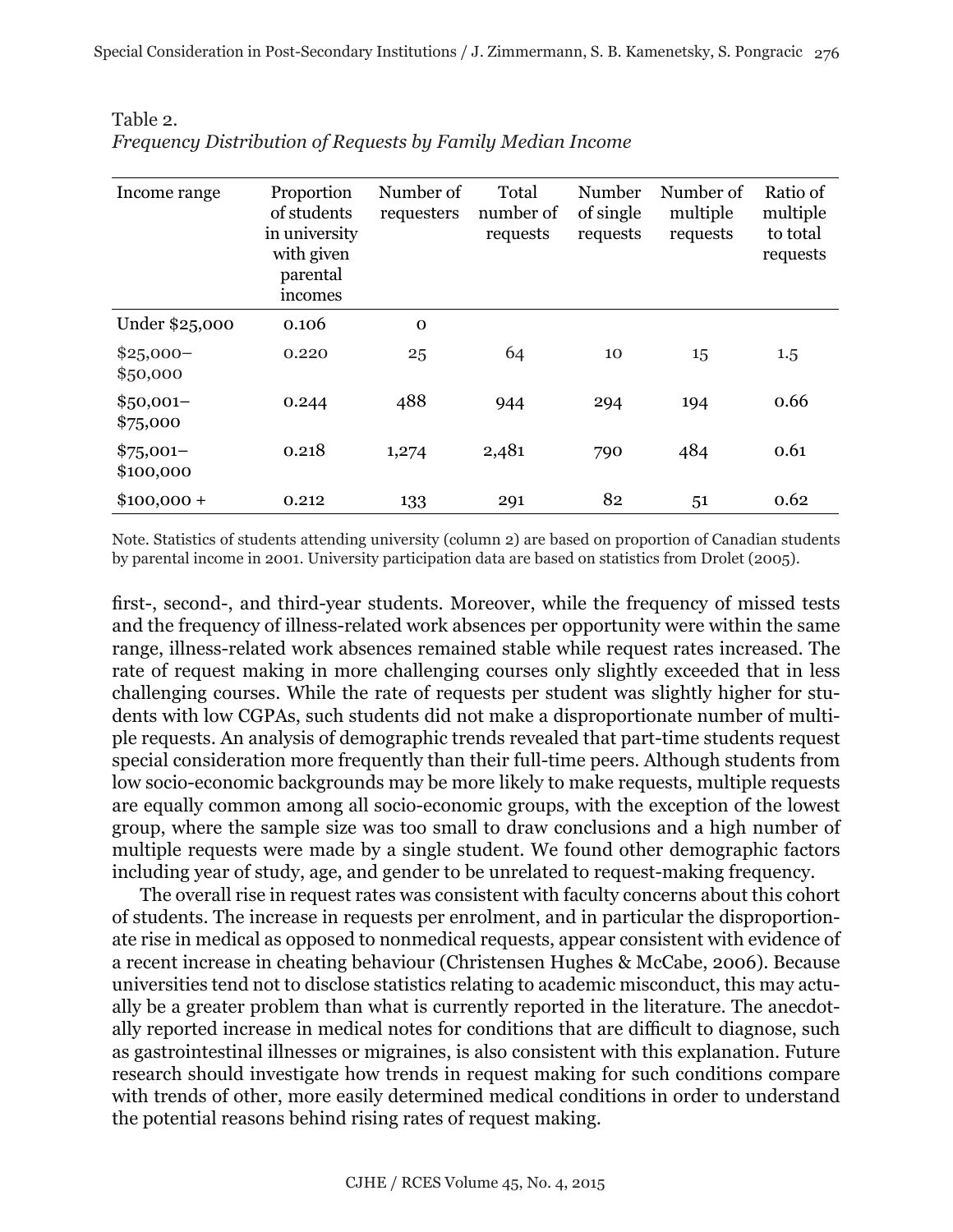Although the increasing request rates found in our study suggest a rise in cheating behaviour among the current cohort of students, our investigation of various factors does not support concerns expressed in earlier research that request-making behaviour is excessive or problematic (Croucher, 1995; Rodeiro, 2010). Most students enrolled did not miss a single test throughout their entire university education, and the vast majority of those who made requests made only one request during their four or more years in university. Moreover, the comparison of request making with illness-related work absences suggests that the rates of missed tests and missed days at work per opportunity were within the same range. In addition, the finding that the ratio of multiple to single requests was equal across the GPA range does not support suspicions that academically weaker students are making a disproportionate number of requests to gain an academic advantage.

The question remains why students are increasingly making medically related special consideration requests, while illness-related absences in the workplace have remained relatively stable. Possible explanations include greater leniency on the part of the administration, a greater focus on students' rights, and/or greater self-advocacy on the part of students. Although many workplaces have unions that have long negotiated benefits such as sick leave, university students are still not in a position to negotiate their rights as effectively. More lenient policies along with student advocacy may have led to an observed increase in appropriate requests that previously would not have been made; but they may also have made it possible for universities to accept more requests based on difficult-todiagnose medical conditions.

It is important to view the trends in our study as part of the larger social environment in which they occur. For example, employers and university administrators rely on doctors as credible decision makers who can reliably verify students' or employees' ability to fulfill academic or work duties. However, some physicians feel that they lack the knowledge and formal training to administer sick notes (Löfgren, 2010). Moreover, the high utilization of walk- in clinics by students combined with high patient demands may influence a doctor's decision to provide sickness certification (Campbell & Ogden, 2006). Doctors may administer sick notes in the interest of efficiency and in the absence of a long-term relationship based on mutual trust (Marks, 1999).

#### **Demographic Trends**

Our analyses by age and year of study failed to find trends supporting previous findings of age-related or maturational changes in responsibility or attitude (e.g., Taylor & House, 2010). Analysis by CGPA suggests that throughout their undergraduate education, students with lower CGPAs more commonly make requests than those with higher CGPAs. These students, however, are not high-frequency requesters, contrary to previous findings by Croucher (1995), and our results do not support current concerns by faculty that academically weaker students make excessive requests to gain inappropriate advantage. Moreover, although we did not find socio-economic status to be related to multiple request making, students from lower socio-economic backgrounds may be more likely to make a single request.

The only demographic variable that was significantly related to excessive request making was part-time versus full-time status. The majority of high-frequency requesters were part-time students, despite the greater rate of single requests among full-time students.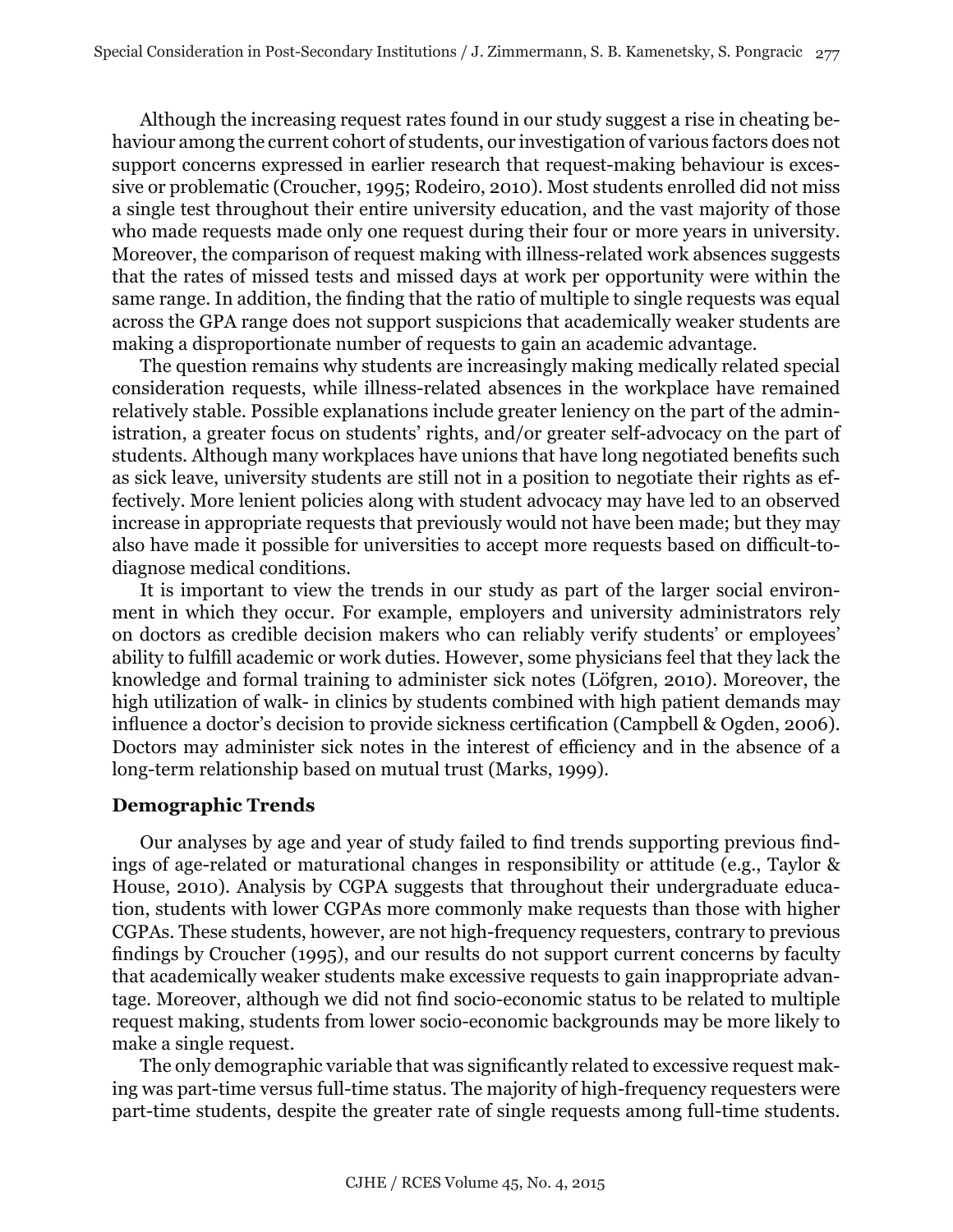Part-time status and low socio-economic status may be related to each other. For example, it may be the case that students from low-income families receive less financial support from their parents and are less able to study full-time because of financial burdens (Kapsalis, 2006). Thus, part-time students may request special consideration as a means of balancing school and work, or may become sick more often as a result of the cumulative effects of academic, personal, and financial pressures.

The differences between the demographic trends found in past research and in our study emphasize the variability in request-making behaviour across time and institutions, perhaps because of both student-related factors and different institutional practices. The trends reported here provide no evidence of dishonest request making, despite the rise in the request rate over time. These results, if replicated across various post-secondary institutions and academic disciplines, would suggest that Canadian universities are dealing with special consideration needs in an effective manner. In order to study academic misconduct, it seems necessary to focus first on the students who have been caught and investigate what characteristics, if any, distinguish these students from the broader student population.

## **Limitations**

The data used in this study are archival data from one institution over a 10-year period. Thus, generalizations of our findings to other post-secondary institutions may be of limited value. Moreover, trends have been shown to vary across different disciplines (Croucher, 1995). Rates of request making in disciplines with more quantitative-based courses, for example, may be much higher than those reported in psychology courses (Croucher, 1995). Most important perhaps is the inherent challenge in distinguishing between students who make requests based on genuine need, and those who are motivated by dishonest reasons. The majority of our analyses were based on the measure of multiple to total requests, assessing those groups of students who make a disproportionate number of multiple requests, which may be interpreted as excessive request making. Undoubtedly, however, at least some of these students were experiencing legitimate circumstances beyond their control that resulted in repeated requests.

## **Conclusions**

Although we found an increasing rate of requests, corroborating Croucher's (1995) and Rodeiro's (2010) findings, we did not find evidence to support suspicions of dishonest request-making behaviour. The limited literature surrounding special consideration and the inconsistencies between our study and these two earlier ones suggest that this practice merits far more empirical investigation and sharing of knowledge between postsecondary institutions. Although university regulations are grounded in legal obligations, policies, and procedures, best practices must be guided by empirical research in order to ensure that those in need are accommodated while those who have no genuine need are unlikely to gain an unfair advantage.

## **Acknowledgements**

The authors wish to thank Jodie Stewart for maintaining the data set used for this study, Emmanuel Nikiema for the French translation of the abstract, and Christina Dimakos for editorial comments.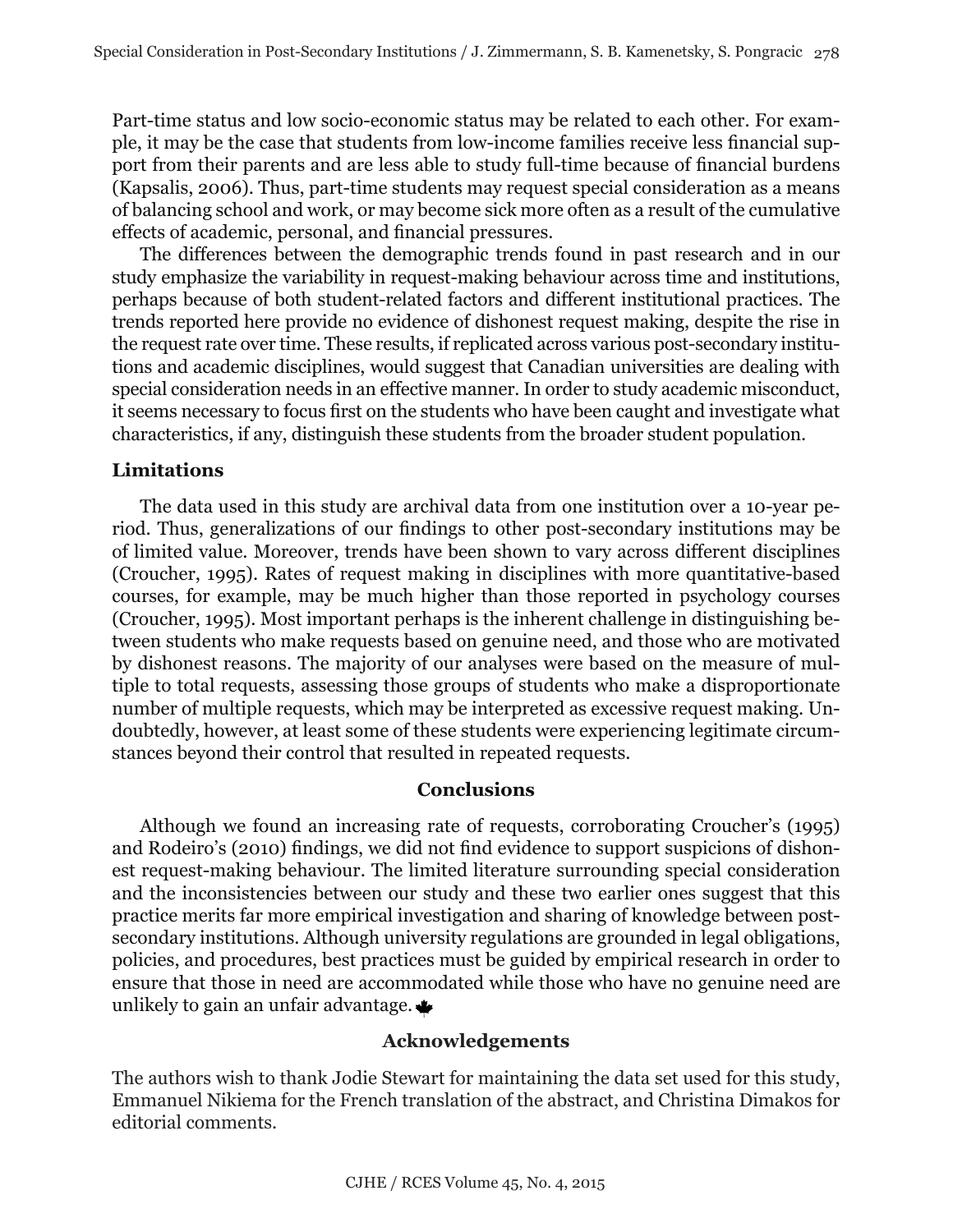# **References**

Armitage, C. (2013, March 12). Students abusing drugs to improve performance. *The Sydney Morning Herald.* Retrieved from http://www.smh.com.au/national/health/ students-abusing-drugs-to-improve-performance-20130309-2fsdy.html

Aronoff, G. M., Mandel, S., Genovese, E., Maitz, E. A., Dorto, A. J., Klimek, E. H., & Staats, T. E. (2007). Evaluating malingering in contested injury or illness. *Pain Practice, 7*, 178–204. doi:10.1111/j.1533-2500.2007.00126.x

Association of Universities and Colleges of Canada. (2011). *Trends in higher education: Volume 1, enrolment*. Ottawa, ON: AUCC.

Athanasou, J. A., & Olasehinde, O. (2002). Male and female differences in self-report cheating. *Practical Assessment, Research & Evaluation, 8*(5). Retrieved from http:// PAREonline.net/getvn.asp?v=8&n=5

Aurich, D. M. (2012). *Academic integrity, academic sabotage, and moral disengagement in higher education* (Doctoral dissertation). Retrieved from ProQuest Dissertations & Theses database. (UMI No. 3539956)

Barlow, J., & Fleischer, S. (2011). Student absenteeism: Whose responsibility? *Innovations in Education and Teaching International, 48*(3), 227–237. doi:10.1080/14 703297.2011.593700

Campbell, A., & Ogden, J. (2006). Why do doctors issue sick notes? An experimental questionnaire study in primary care. *Family Practice, 23*(1), 125–130. doi:10.1093/ fampra/cmi099

Canada, House of Commons, Standing Committee on Health. (2012). *Chronic diseases related to aging and health promotion and disease prevention*. Retrieved from http:// www.parl.gc.ca/content/hoc/Committee/411/HESA/Reports/RP5600467/hesarp08/ hesarp08-e.pdf

Carpenter, D. D., Harding, T. S., Finelli, C. J., Montgomery, S. M., & Passow, H. J. (2006). Engineering students' perceptions of and attitudes towards cheating. *Journal of Engineering Education, 95*, 181–194. doi:10.1002/j.2168-9830.2006.tb00891.x

Chapman, K. J., Davis, R., Toy, D., & Wright, L. (2004). Academic integrity in the business school environment: I'll get by with a little help from my friends. *Journal of Marketing Education, 26*(3), 236–249. doi:10.1177/0273475304268779

Christensen Hughes, J. M., & McCabe, D. L. (2006). Academic misconduct within higher education in Canada. *Canadian Journal of Higher Education, 36*, 1–21. Retrieved from http://ojs.library.ubc.ca/index.php/cjhe/article/view/183537

Croucher, J. (1995). Increasing incidence of special consideration cases at university. *Higher Education Research & Development, 14*(1), 13–20. doi:10.1080/0729436950140102

Dale, M. (2013). Trends in the age composition of college and university students and graduates. *Education Matters: Insights on Education, Learning and Training in Canada,* 7(5). Statistics Canada. Retrieved from http://www.statcan.gc.ca/pub/81- 004-x/2010005/article/11386-eng.htm#a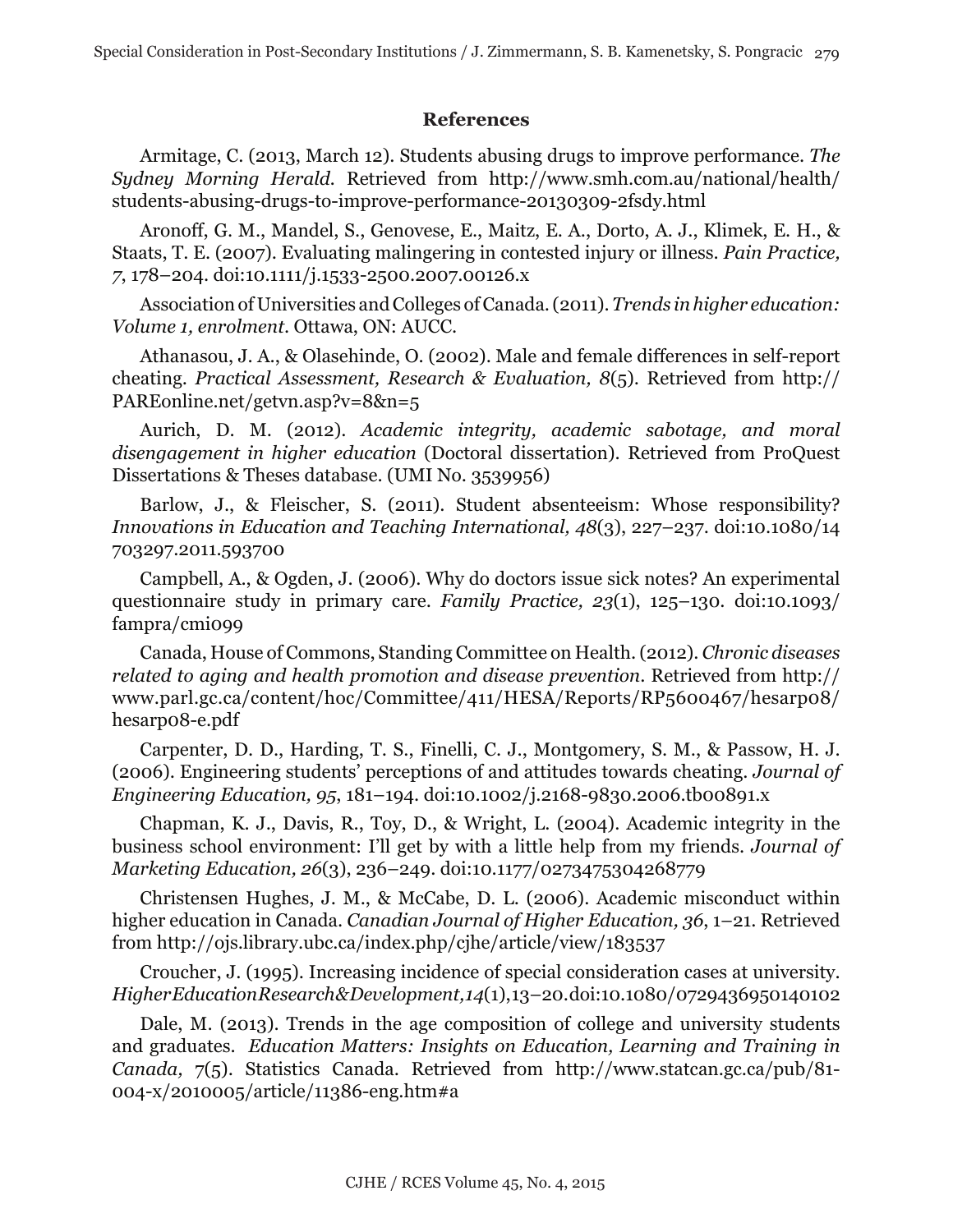de Lambert, K., & Williams, T. (2006). In sickness and in need: The how and why of special consideration for students*. Assessment & Evaluation in Higher Education, 31*, 55–69. doi:10.1080/02602930500350182

Drolet, M. (2005). *Participation in post-secondary education in Canada: Has the role of parental income and education changed over the 1990s?* Ottawa, ON: Statistics Canada. Retrieved from http://publications.gc.ca/Collection/Statcan/11F0019MIE/11F0 019MIE2005243.pdf

Finnie, R., Mueller, R. E., Sweetman, A., & Usher, A. (2010). New perspectives on access to postsecondary education. *Education Matters: Insights on Education, Learning and Training in Canada,* 7(1). Statistics Canada. Retrieved from http://www.statcan. gc.ca/pub/81-004-x/2010001/article/11152-eng.htm

Graham, M., Monday, J., O'Brien, K., & Steffen, S. (1994). Cheating at small colleges: An examination of student and faculty attitudes and behaviors. *Journal of College Student Development, 35, 255–260.* Retrieved from http://muse.jhu.edu/journals/journal\_of\_ college\_student\_development/

Gump, S. E. (2004). The truth behind truancy: Student rationales for cutting class. *Educational Research Quarterly, 28*(2), 48–57. Retrieved from http://files.eric.ed.gov/ fulltext/EJ718128.pdf

Gump, S. E. (2006). Guess who's (not) coming to class: Student attitudes as indicators of attendance. *Educational Studies, 32*(1), 39–46. doi:10.1080/03055690500415936

Iipinge, S. (n.d.). Challenges of large class teaching at the university: Implications for continuous staff development activities. Retrieved from http://people.math.sfu. ca/~vjungic/Lipinge.pdf

Kapsalis, C. (2006). Who gets student loans? *Perspectives on Labour and Income, 18*(2), 12–18. Retrieved from http://mpra.ub.uni-muenchen.de/25698/

Kulm, T. L., & Cramer, S. (2006). The relationship of student employment to student role, family relationships, social interactions and persistence. *College Student Journal, 40*, 927–938. Retrieved from https://www.questia.com/library/p1917/college-student-journal

Löfgren, A. (2010). *Physicians sickness certification practices: Frequency, problems, and learning* (Doctoral dissertation). Retrieved from http://publications.ki.se/xmlui/ handle/10616/38322

Marks, D. (1999). *Disability: Controversial debates and psychosocial perspectives*. New York, NY: Routledge.

Marsden, H., Carroll, M., & Neill, J. T. (2005). Who cheats at university? A self-report study of dishonest academic behaviours in a sample of Australian university students. *Australian Journal of Psychology, 57*(1), 1–10. doi:10.1080/00049530412331283426

McMaster University. (2008). *General academic requirements: Requests for relief for missed academic term work*. Retrieved on April 10, 2014 from http://registrar. mcmaster.ca/calendar/2012-13/pg2246.html

Online Colleges. (n.d). *College students living with a chronic condition*. Retrieved from http://www.onlinecolleges.net/for-students/chronic-health-issues/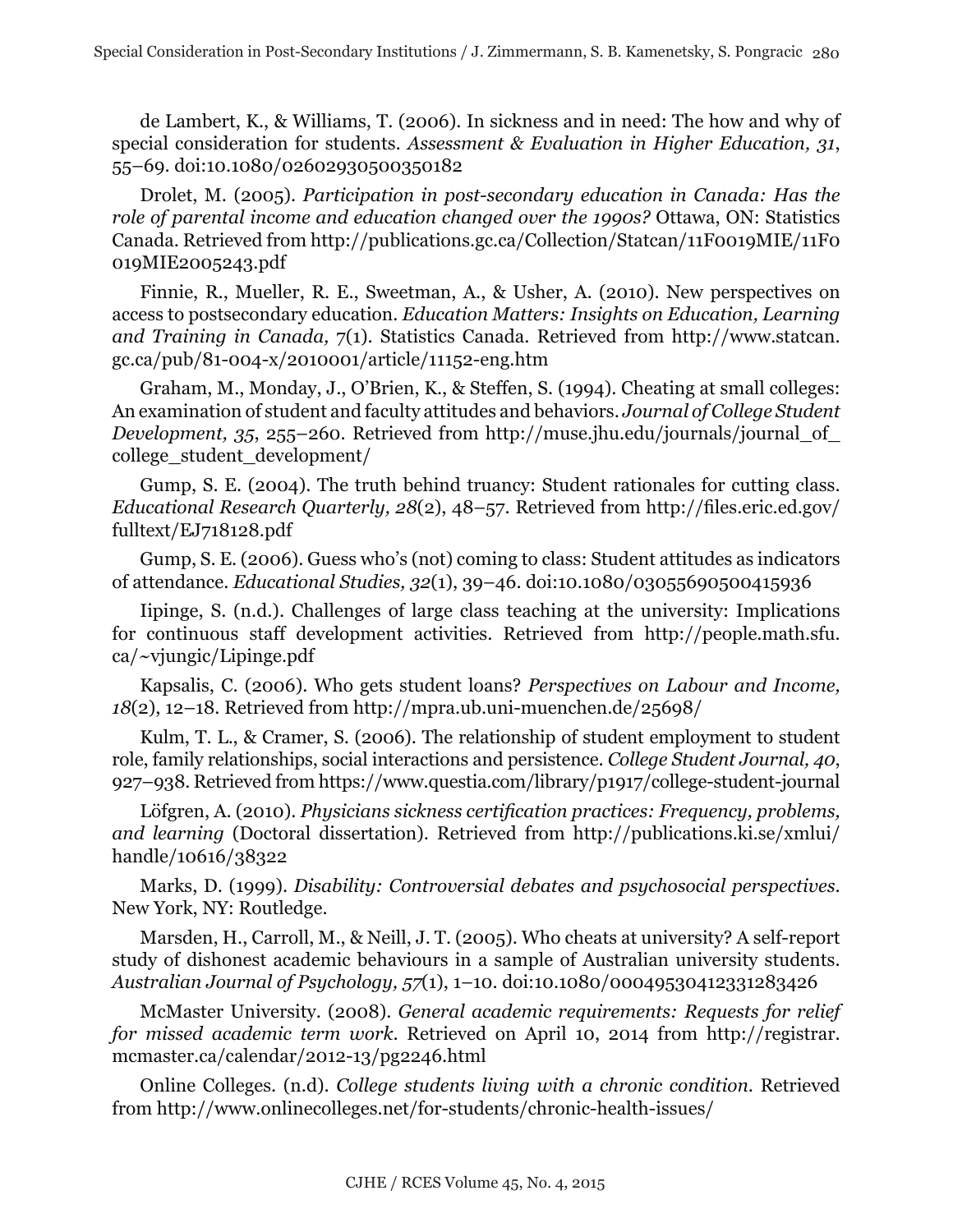Robotham, D. (2012). Student part-time employment: Characteristics and consequences. *Education + Training, 54*(1), 65–75. doi:10.1108/00400911211198904

Rodeiro, C. L. V. (2010). *Special consideration: A statistical investigation on the number of requests and the impact of the enhancement*. Retrieved from

http://www.cambridgeassessment.org.uk/Images/109793-special-considerationa-statistical-investigation-on-the-number-of-requests-and-the-impact-of-theenhancements.pdf

Schmelkin, L. P., Gilbert, K., Spencer, K. J., Pincus, H. S., & Silva, R.(2008). A multidimensional scaling of college students' perceptions of academic dishonesty. *The Journal of Higher Education, 79*, 587–607. Ohio State University Press. Retrieved from http://www.jstor.org/stable/25144694

Statistics Canada. (2006). *2006 census of population*. Retrieved from https://www12. statcan.gc.ca/census-recensement/2006/index-eng.cfm

Statistics Canada. (2012). *Work Absence Rates, 2011.* Retrieved from http://www. statcan.gc.ca/pub/71-211-x/71-211-x2012000-eng.htm

Taylor, J., & House, B. (2010). An exploration of identity, motivations and concerns of non-traditional students at different stages of higher education. *Psychology Teaching Review, 16*(1), 46–57.

Thompson, P., Phillips, J., & De Lange, P. (2006). The assessment of applications for special consideration: A conceptual framework. *Accounting Education, 15*, 235–238. doi:10.1080/06939280600609276

University of Toronto. (2006). *Facts and figures*. Retrieved from http://www. utoronto.ca/sites/default/files/about/Facts\_Figures\_2006/Facts\_Figures\_20061283. pdf#page=33

University of Toronto. (2012). *Rights and responsibilities*. Retrieved from http://life. utoronto.ca/get-help/rights-responsibilities/

University of Toronto Mississauga. (2011). *Missed tests/extensions*. Retrieved from http://www.utm.utoronto.ca/iccit/about-us/policies/missed-testsextensions

University of Toronto. (2011). *Access and Privacy Practices: General and Administrative*. Retrieved from: http://www.provost.utoronto.ca/Assets/Provost+Digital +Assets/Provost/Provost+Digital+Assets/Provost/fippa.pdf

Wright, J. (2014, Aug. 18). Stress-related sick days rise by 70% in East of England public sector. BBC News. Retrieved from http://www.bbc.com/news/uk-englandsuffolk-28742359

## **Contact Information**

Stuart B. Kamenetsky Department of Psychology University of Toronto Mississauga stuart.kamenetsky@utoronto.ca